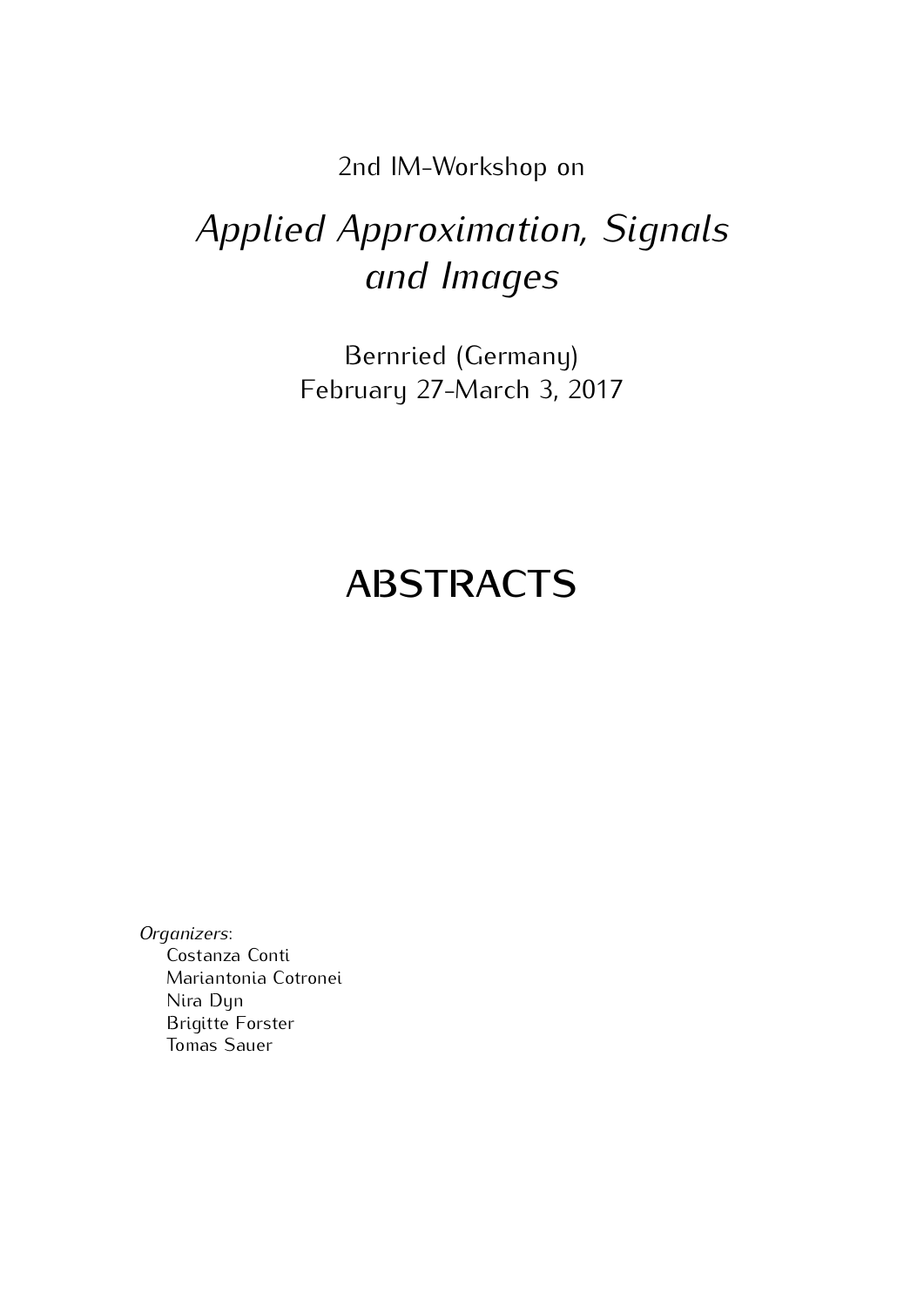| 09:30-09:40<br>Welcome & Opening<br>Getting to know each other: Mathematical speed dating I<br>09:40-10:30                                             |
|--------------------------------------------------------------------------------------------------------------------------------------------------------|
|                                                                                                                                                        |
|                                                                                                                                                        |
| Coffee break<br>10:30-11:00                                                                                                                            |
| 11:00-12:00<br>Getting to know each other: Mathematical speed dating II                                                                                |
| Coffee & cake<br>15:00-15:30                                                                                                                           |
| De Marchi: Lissajous sampling and adaptive spectral filtering for the reduction of the Gibbs phenomenon<br>15:30-16:15<br>in Magnetic Particle Imaging |
| Massopust: Self-referentiality, fractels, and applications<br>$16:15 - 17:00$                                                                          |
| 17:00-17:25<br>Schenone: Automatic spline fitting of planar curvilinear profiles in digital images using the Hough transform                           |
| Tuesday, February 28                                                                                                                                   |
| 09:00-09:45<br>Führ: The classification of anisotropic Besov spaces                                                                                    |
| 09:45-10:10<br>Koch: Analysis of shearlet coorbit spaces in dimension three                                                                            |
| Gütschow: Roulet transform (rotational anisotropic wavelet transformation)<br>10:10-10:35                                                              |
| 10:35-11:05<br>Coffee break                                                                                                                            |
| 11:05-11:50<br>Elisha: Wavelet decompositions of random forests                                                                                        |
| Coffee & cake<br>15:00-15:30                                                                                                                           |
| 15:30-15:55<br>Pitolli: A class of non-stationary biorthogonal wavelet filters                                                                         |
| Viscardi: Semi-regular wavelet tight frames: a fail of the UEP<br>15:55-16:20                                                                          |
| 16:20-16:45<br>Beckmann: Error analysis for filtered back projection reconstructions fractional Sobolev spaces                                         |
| 16:45-17:10<br>Boßmann: Generalized orthogonal matching pursuit for multiple measurements                                                              |
| 17:10-17:35<br>Reif: Automatic differentiation with Matlab                                                                                             |
| Wednesday, March 1                                                                                                                                     |
| 09:00-09:45<br>Maier: Scattered data approximation on submanifolds: (combined) ambient approaches                                                      |
| 09:45-10:10<br>Diederichs: Improved estimates for condition numbers of RBF interpolation matrices                                                      |
| Iske: Scattered data approximation by weighted kernels<br>10:10-10:35                                                                                  |
| Coffee break<br>10:35-11:00                                                                                                                            |
| Lorenz: $G^2$ -continuity and patches on surface transitions<br>11:00-11:45                                                                            |
| Sande: Optimal spline spaces of higher degree for $L^2$ n-widths<br>11:45-12:10                                                                        |
| 12:10-12:35<br>Kounchev: A new cubature formula for functions with singularity in the disc, with error bound                                           |
| Excursion                                                                                                                                              |
| Thursday, March 2                                                                                                                                      |
| 09:00-09:45<br>Levin: Attractors of sequences of function systems and the relation to non-stationary subdivision                                       |
| 09:45-10:10<br>Moosmüller: A smoothing procedure for Hermite subdivision schemes                                                                       |
| 10:10-10:35<br>Lipovetsky: A weighted binary average of point-normal pairs in 2D and 3D with application to subdivision<br>schemes                     |
| Coffee break<br>10:35-11:00                                                                                                                            |
| 11:00-11:25<br>Turati: Multivariate pseudo-splines and multigrid                                                                                       |
| 11:25-11:50<br>Volontè: Geometric conditions for curvature continuity of interpolatory planar subdivision curves                                       |
| 15:00-15:30<br>Coffee & cake                                                                                                                           |
| Romani: $G1$ -continuity of non-stationary subdivision schemes at the limit points of extraordinary vertices<br>15:30-15:55<br>and faces               |
| 15:55-16:20<br>Hüning and Wallner: Contractivity and convergence of refinement schemes in Riemannian geometry                                          |
| López-Ureña: New non-linear stationary subdivision scheme with trigonometric functions reproduction<br>16:20-16:45                                     |
| 16:45-17:10<br>Mejstrik: Joint spectral radius and multiple subdivision                                                                                |
| Friday, March 3                                                                                                                                        |
| 09:15-10:00<br>Floater: Polynomial interpolation on interlacing rectangular qrids                                                                      |
| Cirillo: Barycentric rational Hermite interpolation with no poles and high rates of approximation<br>10:00-10:25                                       |
| Coffee break<br>10:25-10:50                                                                                                                            |
| 10:50-11:35<br>Sauer: A tale of couples and other syzygies                                                                                             |
| 11:35-11:45<br>Closing remarks                                                                                                                         |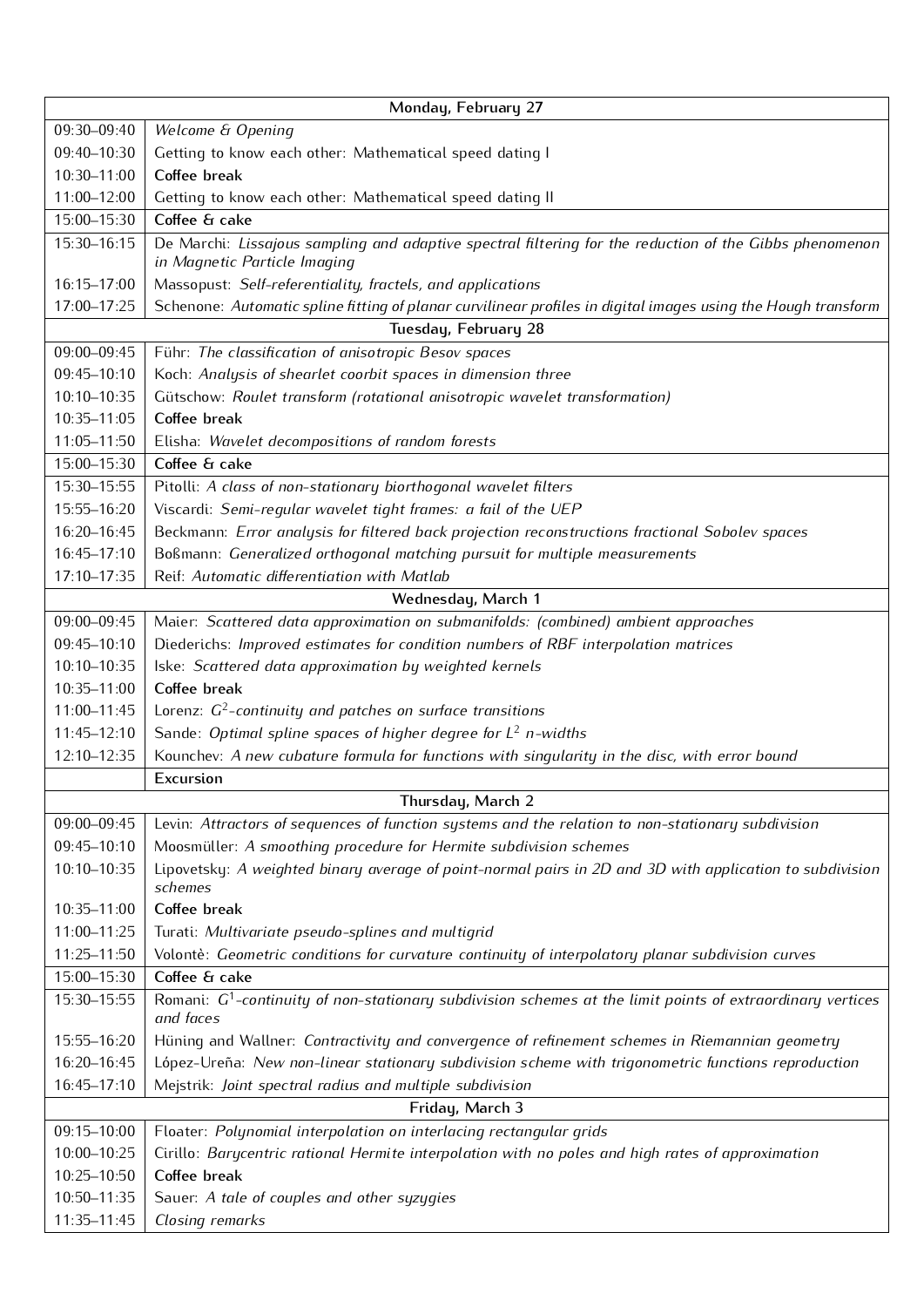# Error analysis for filtered back projection reconstructions fractional Sobolev spaces

## *Matthias Beckmann<sup>∗</sup> , Armin Iske*

This talk concerns the approximation of bivariate functions by using the well-<br>established filtered back projection (FBP) formula from computerized tomoqraphy, which allows us to reconstruct a bivariate function from given Radon data. The FBP formula, however, is numerically unstable. Therefore, suitable low-pass filters of finite bandwidth and with a compactly supported window low-pass filters of finite sanamatic and with a compactly supported window function are employed to make the reconstruction by FBP less sensitive to noise.<br>The objective of this talk is to analyse the inherent FBP approximation error

which is incurred by the application of the chosen low-pass filter. To this end, we present error estimates in Sobolev spaces of fractional order. The obtained error bounds depend on the bandwidth of the low-pass filter, on the flatness of the filter's window function at the origin, on the smoothness of the target function, and on the order of the considered Sobolev norm. Finally, we prove convergence for the approximate FBP reconstruction in the treated Sobolev convergence for the approximate PBP reconstruction in the treated Sobotev norms along with asymptotic convergence rates, as the filter's bandwidth goes to infinity.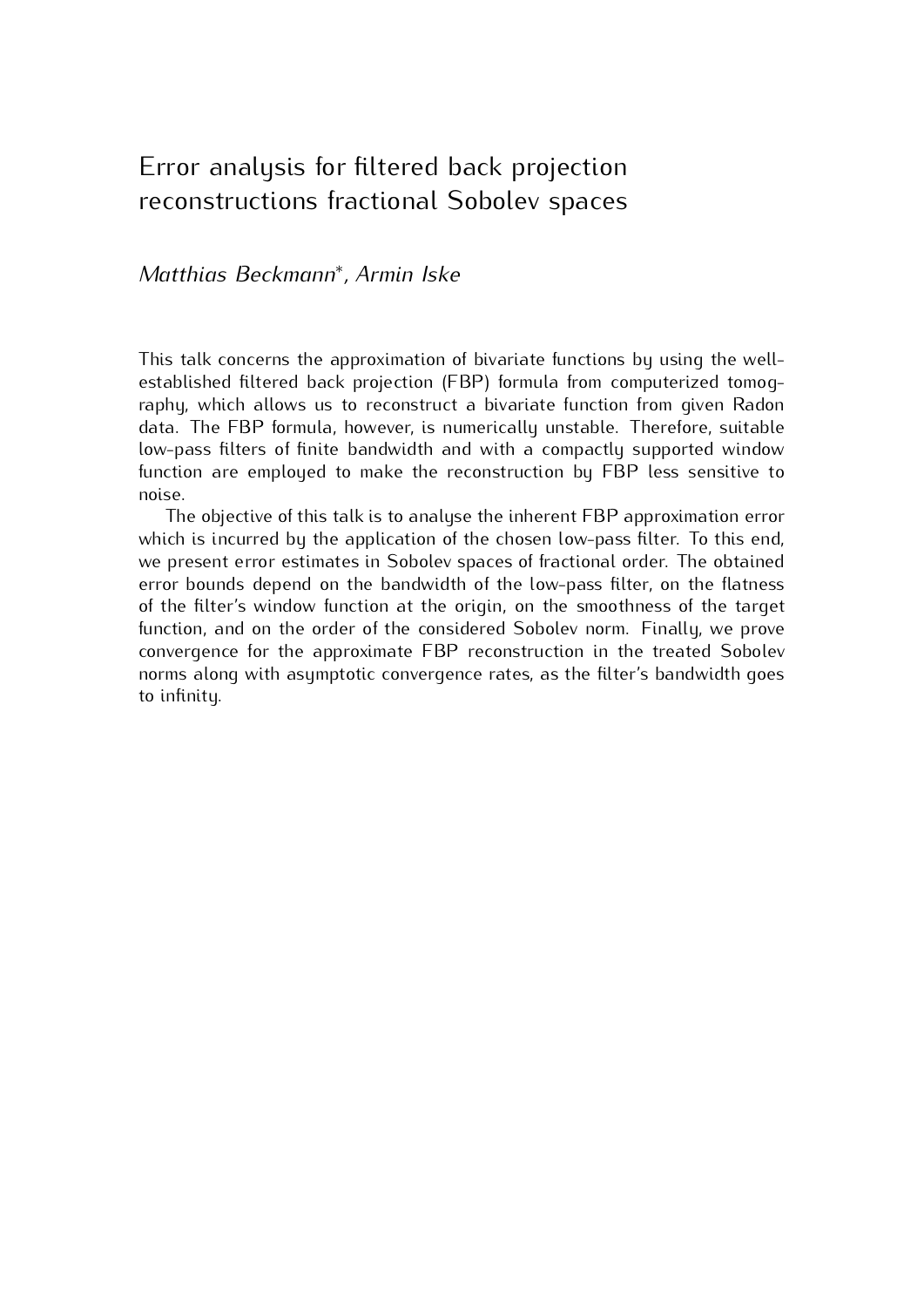# Generalized orthogonal matching pursuit for multiple measurements

### *Florian Boßmann*

Orthogonal matching pursuit (OMP) is a greedy algorithm that seeks to find a sparse solution of the linear system

$$
Ax=b,
$$

i.e., a solution *<sup>x</sup>* containing only a small number of non-zero entries. These solutions are of special interest in applications where the measured data *<sup>b</sup>* is influenced by only a few (unknown) entries of the parameter vector *<sup>x</sup>*. However, in many applications not only one data vector *b*, but multiple measurements  $b_i$ ,  $i = 1$  $i = 1, \ldots, n$  are given. Now, the linear system

#### $AX = B$

has to be solved; here *<sup>X</sup>* and *<sup>B</sup>* are matrices. Still, we can assume that each column of *<sup>X</sup>* is sparse. Moreover, similar measurements will generate correlated vectors  $b_i$ ,  $i = 1, \ldots, n$ . Thus, we assume that the matrix  $X$  is structured. Gen-<br>eralized erthogonal matching pursuit for multiple measurements is an algorithm eralized orthogonal matching pursuit for multiple measurements is an algorithm<br>designed to capture the underlying structure. This way, the approximation gualaccigned to capture the underlying structure. This hag, the approximation quality of the solution can be enhanced and efficient post-processing of the data is permitted.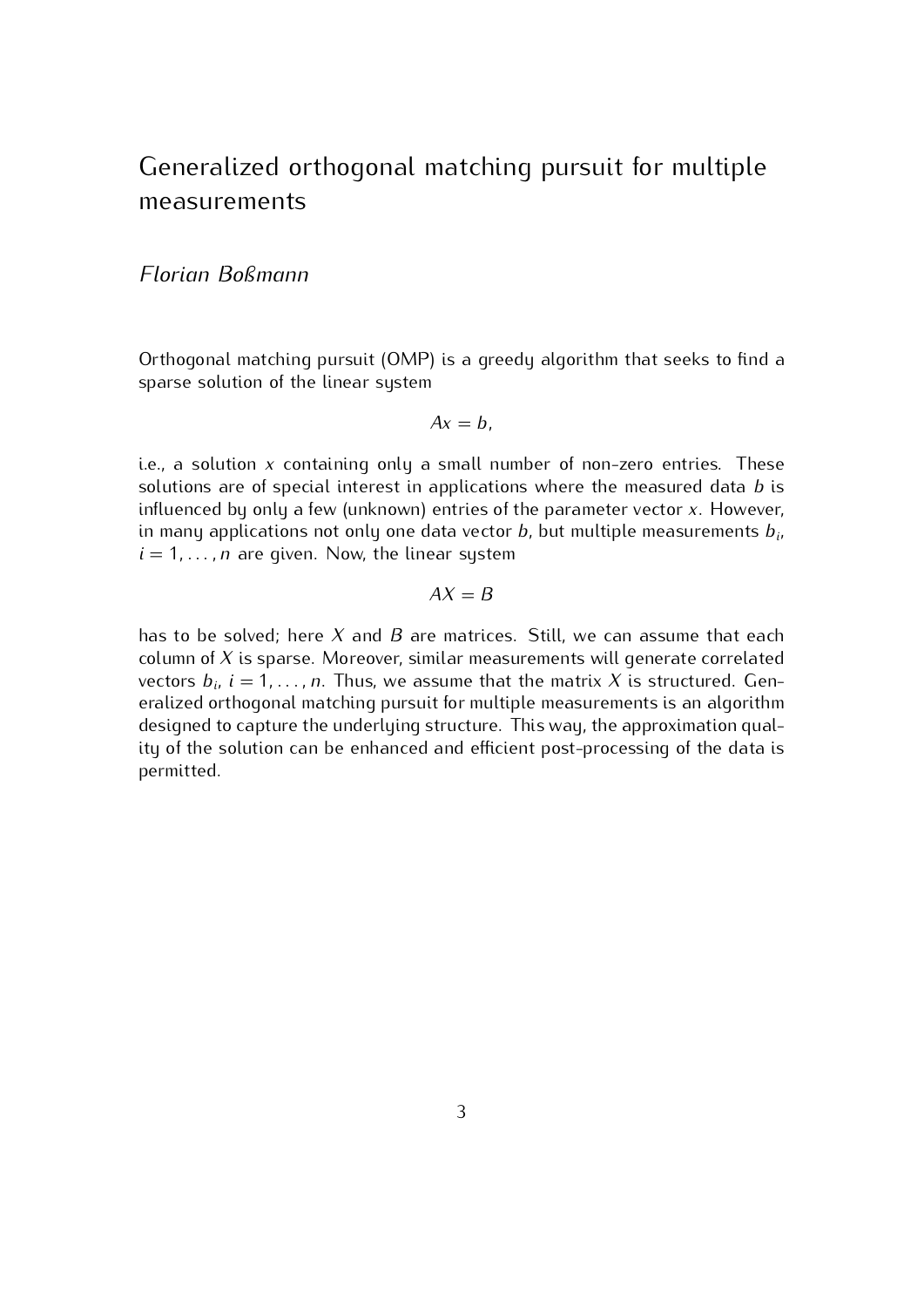## Barycentric rational Hermite interpolation with no poles and high rates of approximation

### *Emiliano Cirillo*

In this talk we study an iterative approach to the Hermite interpolation prob-<br>lem, which first constructs an interpolant of the function values at  $n + 1$  nodes<br>and then successively adds m correction terms to fit the dat and then successively adds *<sup>m</sup>* correction terms to fit the data up to the *<sup>m</sup>*-th classical Hermite interpolant, but the approach is general enough to be used in other settings. In particular, we focus on the family of barycentric rational Floater-Hormann interpolants, which are based on blending local polynonal Floater–Hormann interpolants, milion are based on blending fused polyno-<br>mial interpolants of degree *d* with rational blending functions. For this fam- $(m + 1)(n + 1) - 1$ , which converge at the rate of  $O(h^{(m+1)(d+1)})$  as the mesh size *h* converges to zero. *<sup>h</sup>* converges to zero.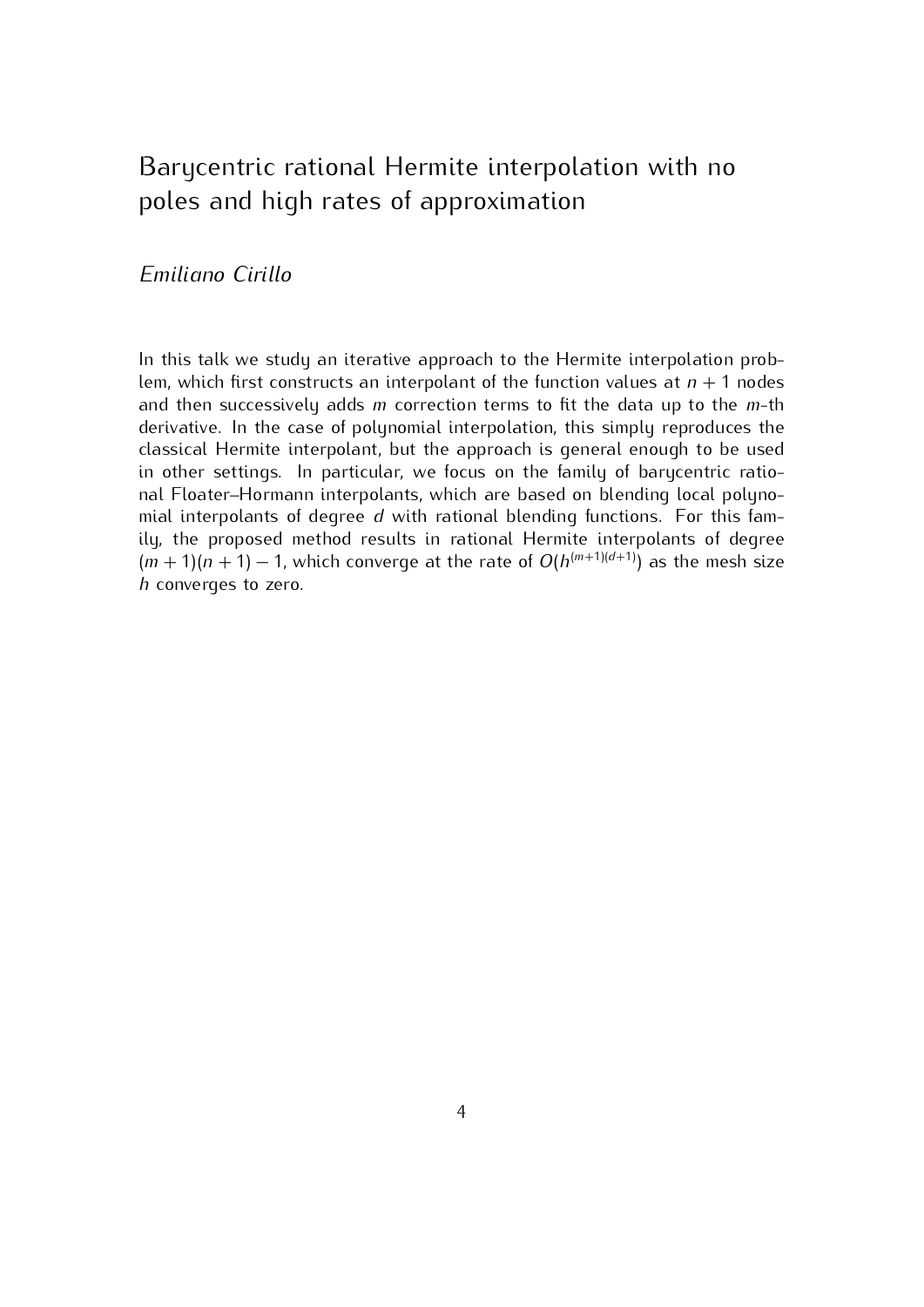## Lissajous sampling and adaptive spectral filtering for the reduction of the Gibbs phenomenon in Magnetic Particle Imaging

## *Stefano De Marchi<sup>∗</sup> , Wolfgang Erb, Francesco Marchetti*

Polynomial interpolation and approximation methods on sampling points along reconstruction in Magnetic Particle Imaging (MPI). Due to the nature of spectral methods, a Gibbs phenomenon occurs in the reconstructed image if the underlying function has discontinuities. A possible solution for this problem anderiging function has discontinuated. A possible solution for this problem are spectral filtering methods acting on the coefficients of the approximating polynomial.<br>In this work, we introduce Lissajous sampling and classical filtering tech-

niques in one and several dimensions. We then present an adaptive spectral filtering process for the reduction of the Gibbs phenomenon and for an improved approximation of the underlying function or image. In this adaptive filtering technique, the spectral filter depends on the distance of a spatial point to the nearest discontinuity. We show the effectiveness of this filtering approach in nearest assommang. We show the effectiveness of this fittering approach in theory, in numerical simulations as well as in the application in Magnetic Particle Imaging.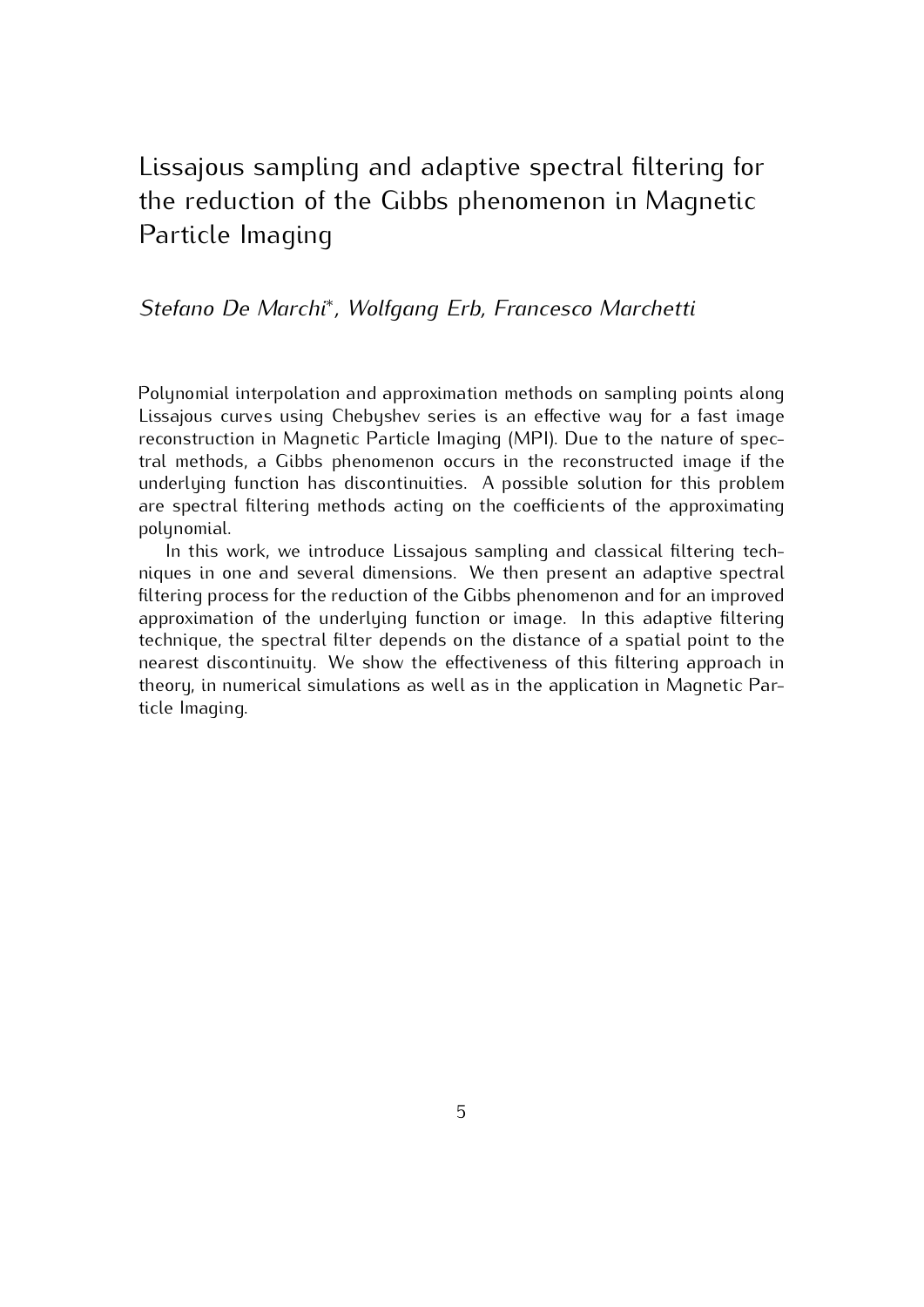# Improved estimates for condition numbers of RBF interpolation matrices

### *Benedikt Diederichs*

Interpolation by radial basis functions is a classic topic in multivariate approximation with many applications. In this problem, one encounters linear systems with the kernel matrices of the radial basis functions and it is of some interest to have precise estimates for their condition number. Therefore, estimates have been developed, to obtain bounds on the condition number in terms of the separation radius of the interpolation points. We present new estimates, which separation radius of the interpolation points. We present new estimates, which build upon extremal Fourier functions. We show that they are very close to optimal.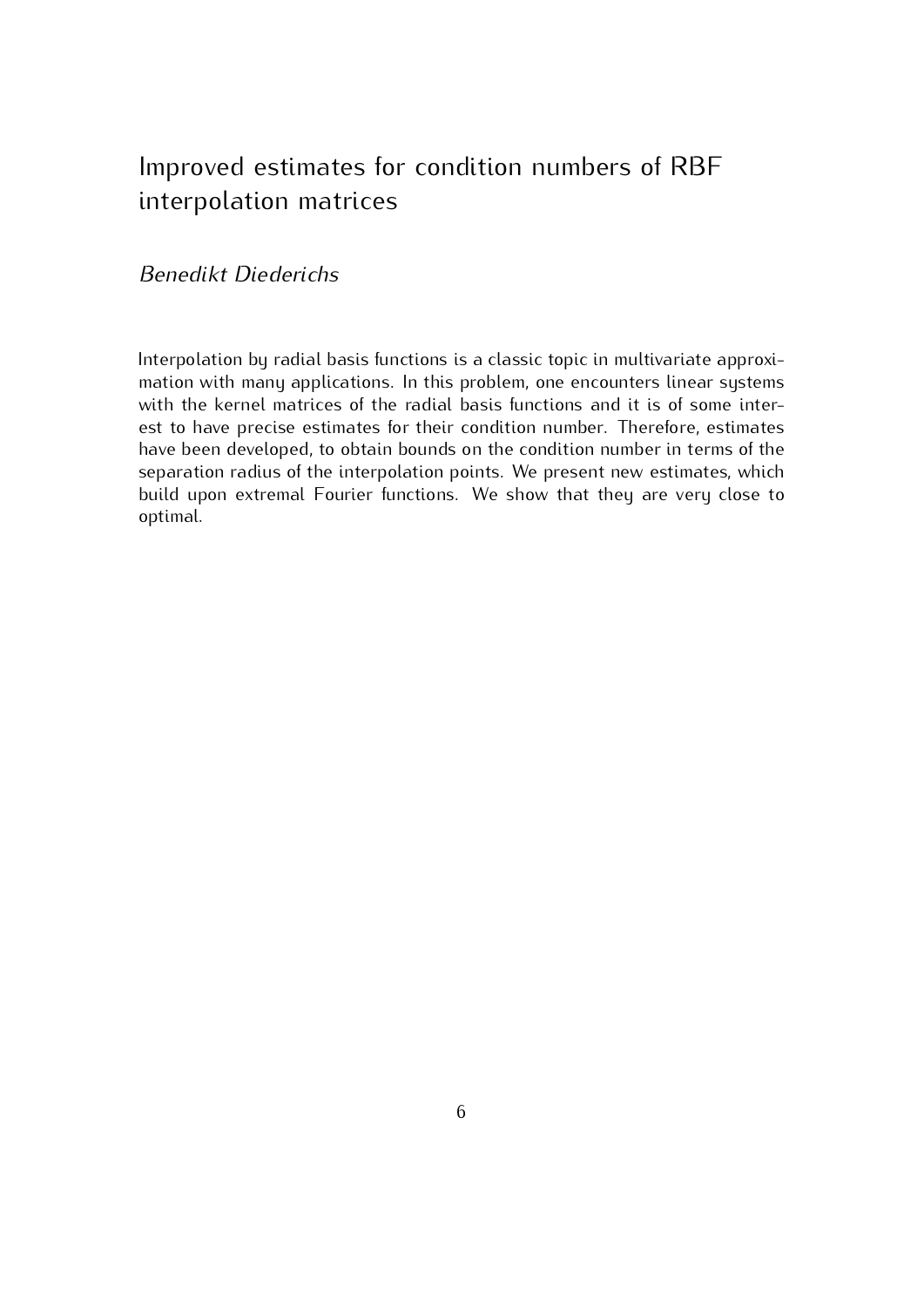## Wavelet decompositions of random forests

*Oren Elisha<sup>∗</sup> , Shai Dekel*

In this talk we introduce, in the setting of machine learning, a generalization of wavelet analysis which is a popular approach to low dimensional structured signal analysis. The wavelet decomposition of a Random Forest provides a sparse approximation of any regression or classification high dimensional function at various levels of detail, with a concrete ordering of the Random Forest nodes: from 'significant' elements to nodes capturing only 'insignificant' noise. Motivated by function space theory, we use the wavelet decomposition to compute numerically a 'weak-type' smoothness index that captures the complexity of the underlying function. As we show through extensive experimentation, this sparse representation facilitates a variety of applications such as improved regression for difficult datasets, a novel approach to feature importance, resilience to noisy for difficult datasets, a novel approach to feature importance, resilience to noisy or irrelevant features, compression of ensembles, etc. the talk is based on [1].

#### **References**

smoothness analysis, sparse approximation and applications. *Journal of Ma-*<br>china Learning Pesearch 17,108 (2016): 1,38 *chine Learning Research*, 17.198 (2016): 1-38.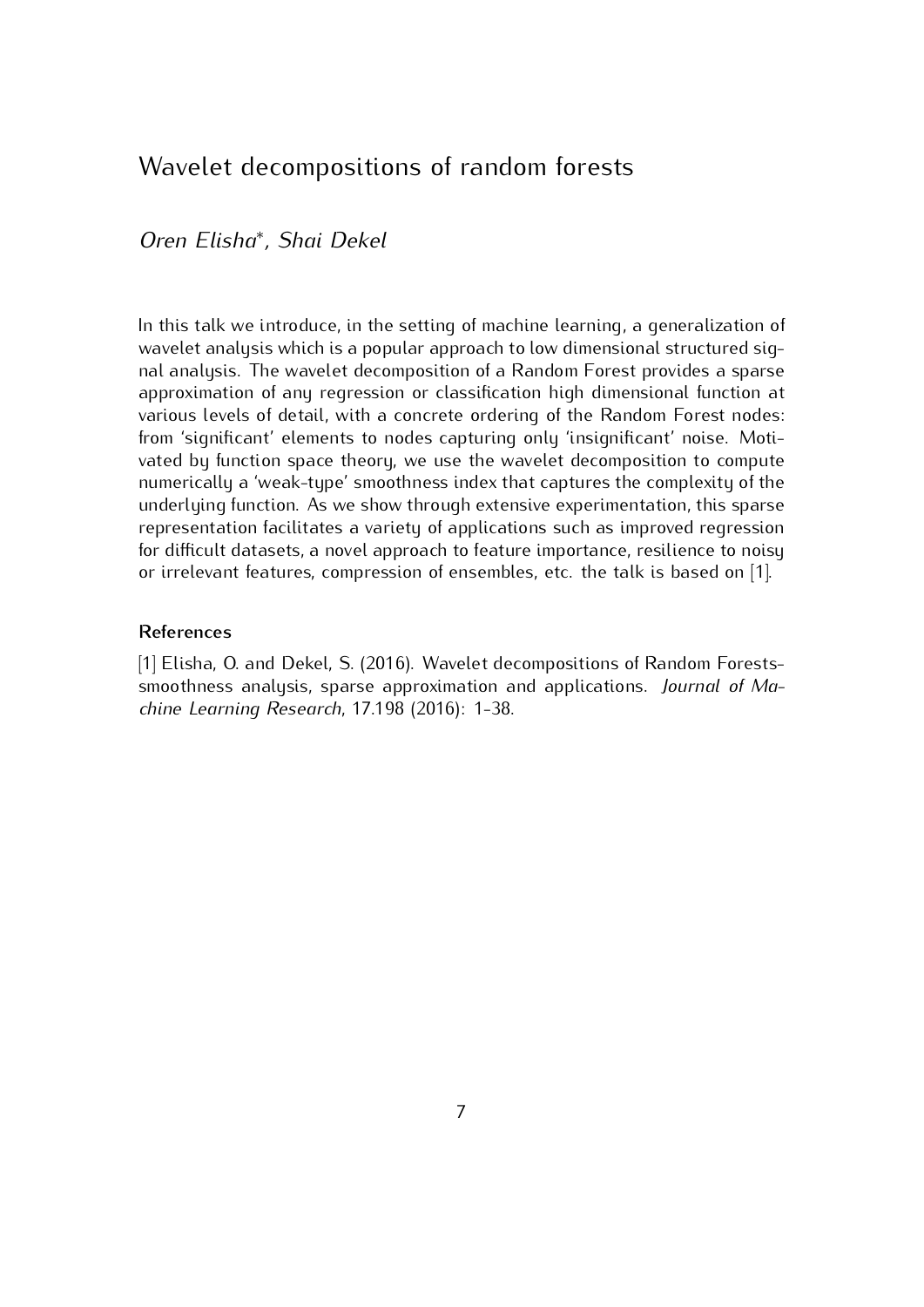## Polynomial interpolation on interlacing rectangular grids

### *Michael S. Floater*

In this talk we review some of the remarkable properties of Padua points and related point sets consisting of pairs of interlacing rectangular grids.

*n* particular, Padua points, defined in the domain [−1, 1]<sup>2</sup>, are unis polynomial internalation of full docree  $N$ . The Lebesgue constant g  $m$  particularly closed points, defined the demand  $\left[\begin{array}{c} 1,1,1 \end{array}\right]$ , are discovered for polynomial interpolation of full degree *N*. The Lebesgue constant grows with minimal order *O*(log<sup>2</sup>(N)) and the associated cubature rule has degree of preci-<br>sion 2N – 1 with respect to the Chebushov weighting. Similar preparties have sion 2*N* − 1 with respect to the Chebyshev weighting. Similar properties have been established by Morrow and Patterson, Xu, and Erb et al. for similar pairs of interlacing rectangular grids, with respect to suitable spaces of polynomials that are no longer full, but in some cases close to full. In all these grids, the points have some kind of Chebyshev spacing in each coordinate direction.

We will then go on to focus purely on unisolvence and study the unisolvence of interlacing pairs of rectangular grids in which the spacing of the points in each coordinate direction is arbitrary. We will break this problem down using a combination of tensor-product interpolation, Newton interpolation, and a ing a combination of tensor-product interpolation, Newton interpolation, and a property of divided difference matrices.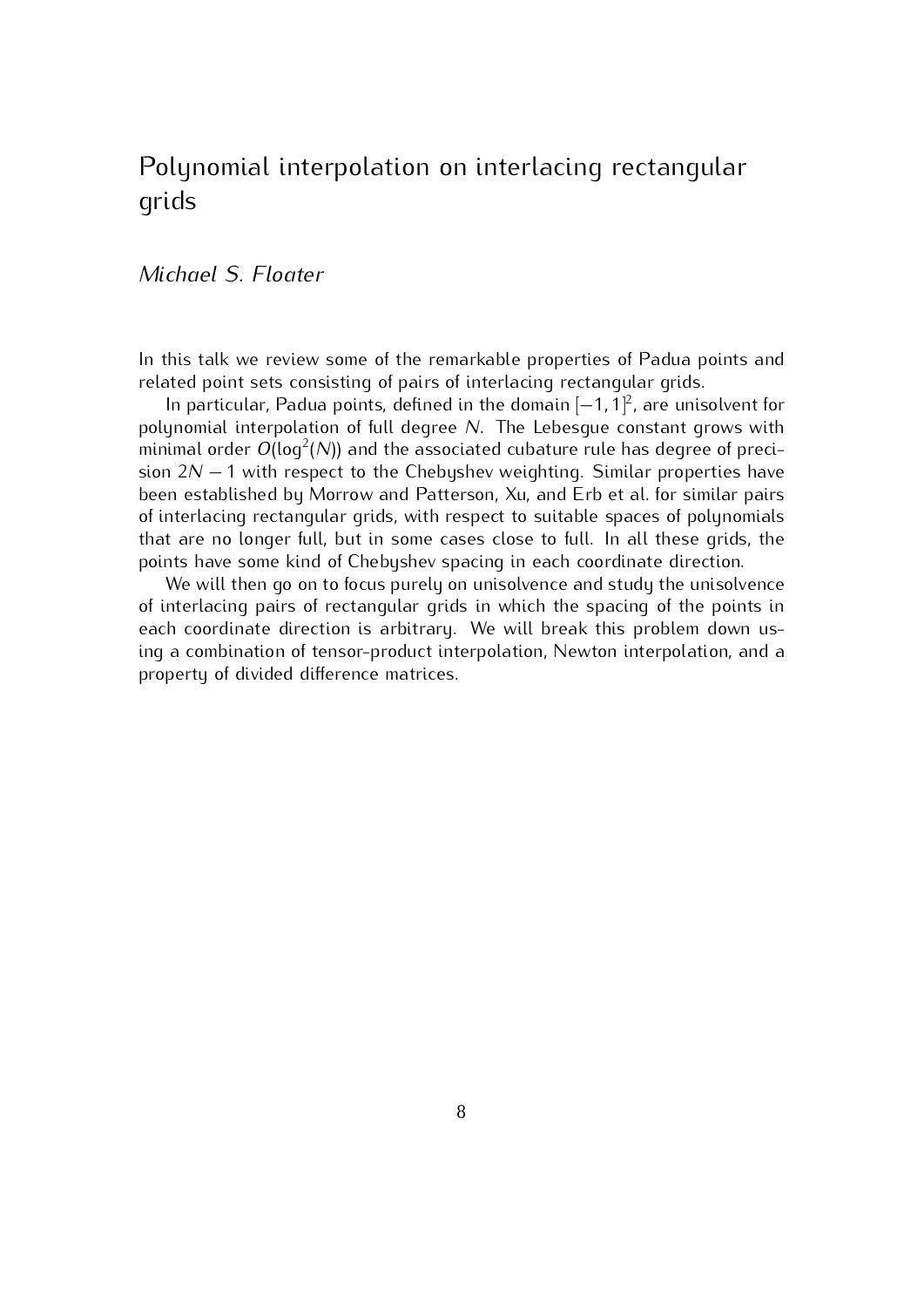## The classification of anisotropic Besov spaces

### *Hartmut F¨uhr*

The homogeneous anisotropic Besov spaces  $\dot{B}^{\alpha}_{p,q}(A)$  are defined in terms of variable confisient decay even a variable custom  $(D, \mathcal{F}, \psi)$ wavelet coefficient decay over a wavelet system  $(D_{\mathcal{A}}^j T_k \psi)_{j \in \mathbb{Z}, k \in \mathbb{Z}^d} \subset L^2(\mathbb{R}^d)$ *university doesnipped a indiced by submanity A is chosen to be expensive i.e.* all eigenvalues of *A* have modulus  $\geq$  1. For *A* = 2. E, the Besov *expansive*, i.e., all eigenvalues of *A* have modulus  $> 1$ . For  $A = 2 \cdot E_d$ , the Besov spaces are just the usual, isotropic ones. Prior to the work presented here, the between the gradition of the scale, isotropic ones. Prior to the work presented here, the dependence of the scale of spaces  $B^{\rho,q}_{\alpha}(A)$  on the choice of the dilation matrix was poorly understood.<br>In the talk, I completely characterize when two expansive matrices induce the

same scale of anisotropic Besov spaces, and I answer the analogous question for the related case of inhomogeneous anisotropic Besov spaces. While these results are of independent interest, their proof can also be seen as a case study in the use of decomposition spaces for the investigation of function spaces, and the talk aims at explaining these aspects.

Very briefly, decomposition spaces are smoothness spaces whose norms quantify Fourier decay. The chief ingredient in the definition of a scale of decomposition spaces is an underlying covering of the frequency space. Recent results due to Voigtlaender allow to decide when two frequency coverings yield the same scale of decomposition spaces, by directly comparing the coverings. This approach can be brought to bear on the case of anisotropic Besov spaces, where it leads to a complete classification of expansive matrices. In a similar spirit, the related talk by René Koch uses the decomposition space approach to compare the approximation-theoretic properties of different shearlet construccompare the approximation-theoretic properties of different shearlet constructions in dimension three.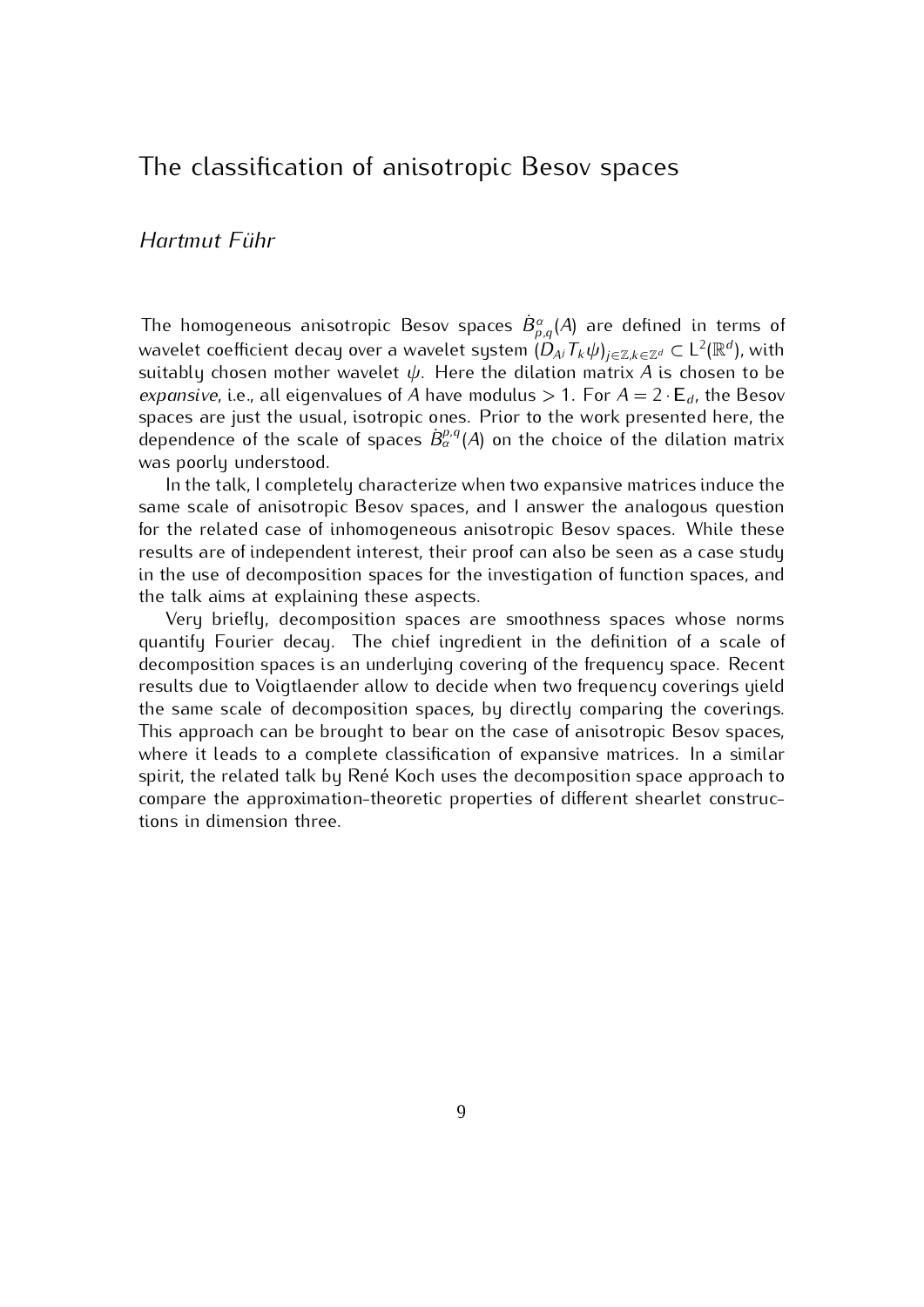## Roulet transform Rotational anisotropic wavelet transformation

## Silja Gütschow

Most integral transforms, like the Wavelet- or Shearlet Transform, are induced<br>by the quasi-regular representation of semidirect products. It is mostly known under which conditions these types of transforms detect wavefront sets of tempered distributions. Here this theory will be extended to a new transform, the perce distributions. The properties of this transform will be presented.<br>*Roulet Transform*. The properties of this transform will be presented.

One possible application for the Roulet Transform is the detection of chatter marks in automotive fabrication.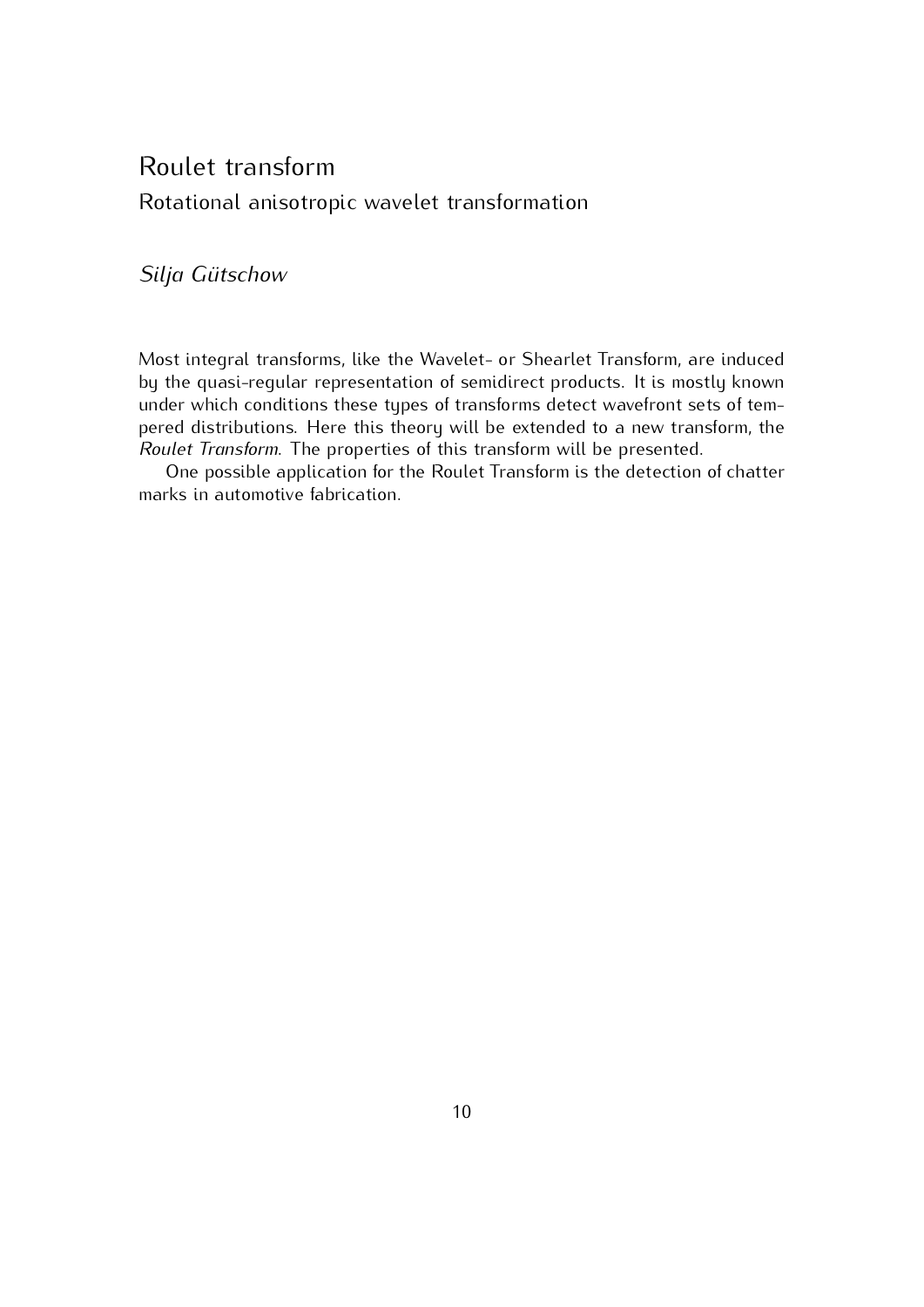## Contractivity and convergence of refinement schemes in Riemannian geometry

### *Svenja H¨uning, Johannes Wallner*

We are interested in the convergence analysis of subdivision schemes in Rie-<br>mannian geometry which are algorithms producing limit curves by refining discrete sets of points. So far, convergence results could be proven for certain classes of refinement rules and/or special kinds of Riemannian manifolds. Examples are interpolatory subdivision schemes and schemes with only positive mask coefficients. Another approach to obtain convergence statements is to mask coefficients. Another approach to obtain convergence statements is to show convergence only for 'dense enough' input data using so-called proximity conditions.<br>In this talk we extend a known convergence result (which applies to all

input data) to refinement schemes whose mask contains negative coefficients. For that purpose we study the Riemannian center of mass on Cartan-Hadamard manifolds and prove a contractivity condition depending only on the mask coefficients of the subdivision scheme. efficients of the subdivision scheme.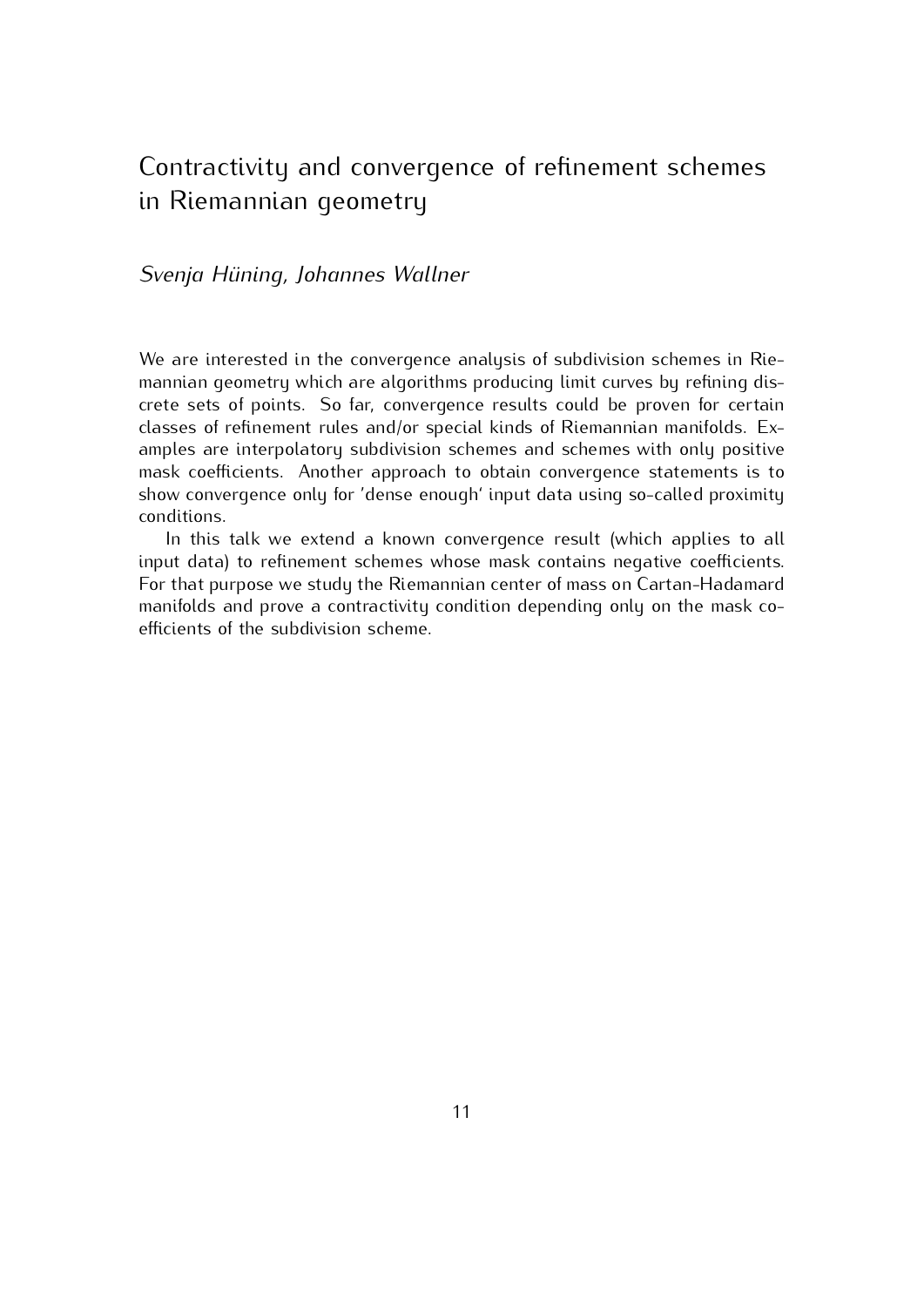## Scattered data approximation by weighted kernels

#### *Armin Iske*

Radial kernels are popular tools for multivariate scattered data approximation,<br>where the utility of kernel-based reconstructions from generalized Hermite-Birkhoff data has been demonstrated in many applications. The approximation of images from scattered Radon data is only one relevant example. As we show, however, standard kernel-based reconstruction methods fail to work for this particular application. Therefore, we first explain limitations of radial kernels, particular application. Therefore, we first explain limitations of radial normers,<br>before we propose *weighted* positive definite kernels, which are symmetric but not radially symmetric. We discuss the characterization and construction of weighted positive definite kernels in general, before we provide concrete examples. This leads us to a larger class of flexible kernel-based approximation schemes, which work for image reconstruction from scattered Radon data and schemes, which work for image reconstruction from scattered Radon data and other relevant applications.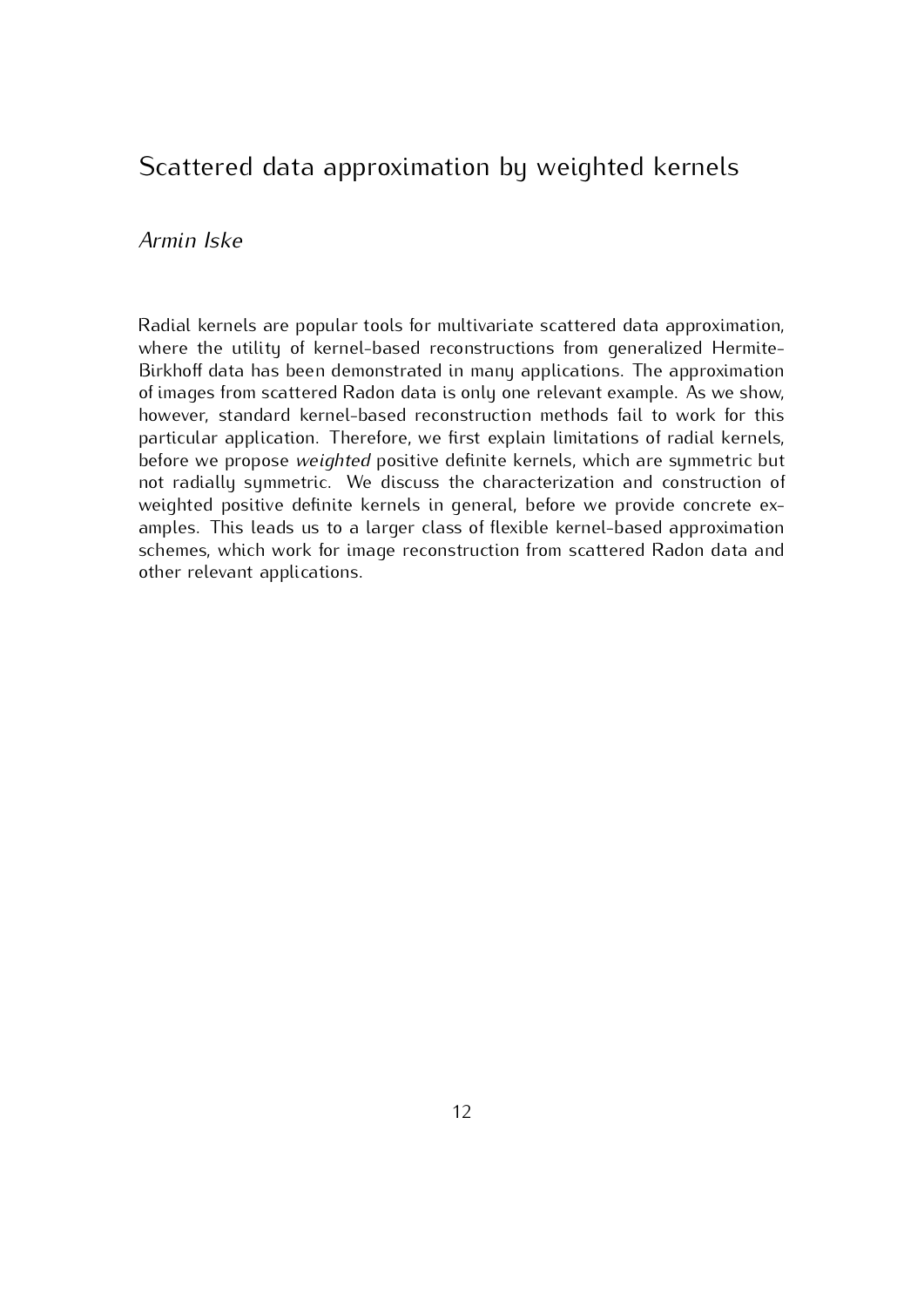## Analysis of shearlet coorbit spaces in dimension three

*Hartmut F¨uhr, Ren´e Koch<sup>∗</sup>*

Shearlet groups have received much attention lately since their associated shearlet transform is superior to the usual wavelet approach in the representation and encoding of anisotropic features of multidimensional data. These groups can be used to define classes of certain smoothness spaces, called shearlet coorbit spaces. Coorbit spaces can be understood as spaces of signals which can be well approximated by the shearlet system, and the smoothness of their elements corresponds to the decay of an associated transform. We will consider elements corresponds to the decay of an associated transform. We will consider shearlet groups in dimension three with the following structure

$$
\left\{\pm\begin{pmatrix}a & ab & ac \\ 0 & a^{\lambda_1} & 0 \\ 0 & 0 & a^{\lambda_2}\end{pmatrix} : b, c \in \right\} \text{ and } \left\{\pm\begin{pmatrix}a & ab & ac \\ 0 & a^{1-\delta} & a^{1-\delta}b \\ 0 & 0 & a^{1-2\delta}\end{pmatrix} : b, c \in \right\}
$$

for  $λ_1$ ,  $λ_2$ ,  $δ ∈ ℝ$  and examine their associated coorbit spaces.<br>The study and comparison of shearlet coorbit spaces associated to different shearlet groups relies on an alternative description of these spaces as decomposition spaces. This approach allows us to identify which properties of the groups are decisive for the structure of the related coorbit spaces and is an groups are decisive for the structure of the related coorbit spaces and is an example for the application of a decomposition space viewpoint to investigate function spaces.<br>This talk serves as a case study in the systematic application of decom-

position spaces for the investigation of smoothness spaces. We will see that shearlet coorbit spaces with respect to different shearlet groups are in almost shearlet coorbit spaces with respect to almost chearlet groups are in almost all cases isomorphic to different decomposition spaces.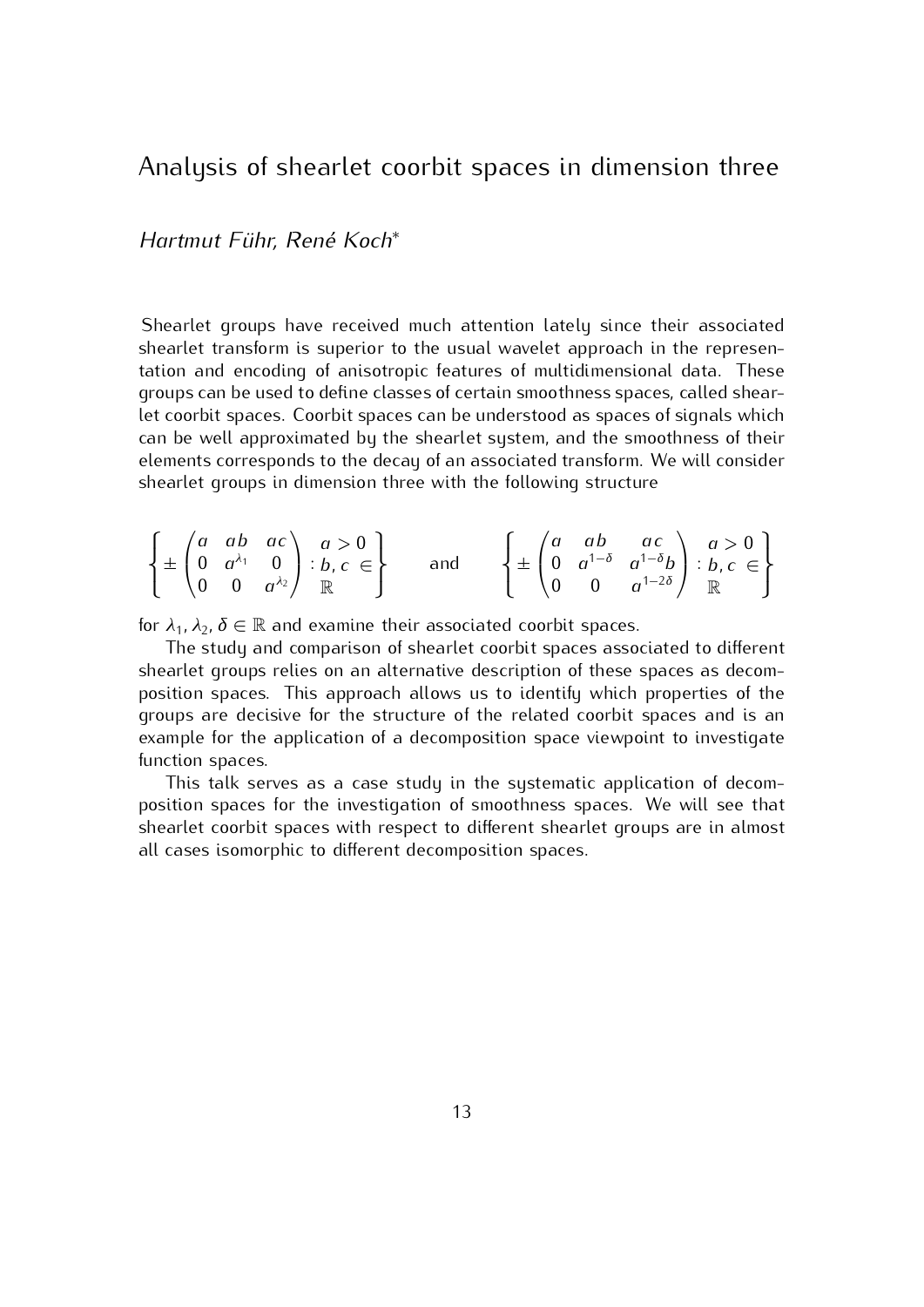# A new capature formula for functions with singularity in the disc, with error bound

## *Ognyan Kounchev*

We construct a new cubature formula for the disc which is applicable to functions having singularity in the disc. The crux of the formula is that we are able to write an error bound for a wide class of functions with singularities, and this error bound is completely constructive. In a certain sense, our formula and the error bound are a generalization of the one-dimensional quadrature formula of Gauss-Jacobi where the singularities are lying on the boundary of the interval. The main results have been announced in https://arxiv.org/abs/1509.00283 and The main results have been announced in https://arxiv.org/abs/1509.00283 and  $m$ ps://arxiv.org/abs/1509.000000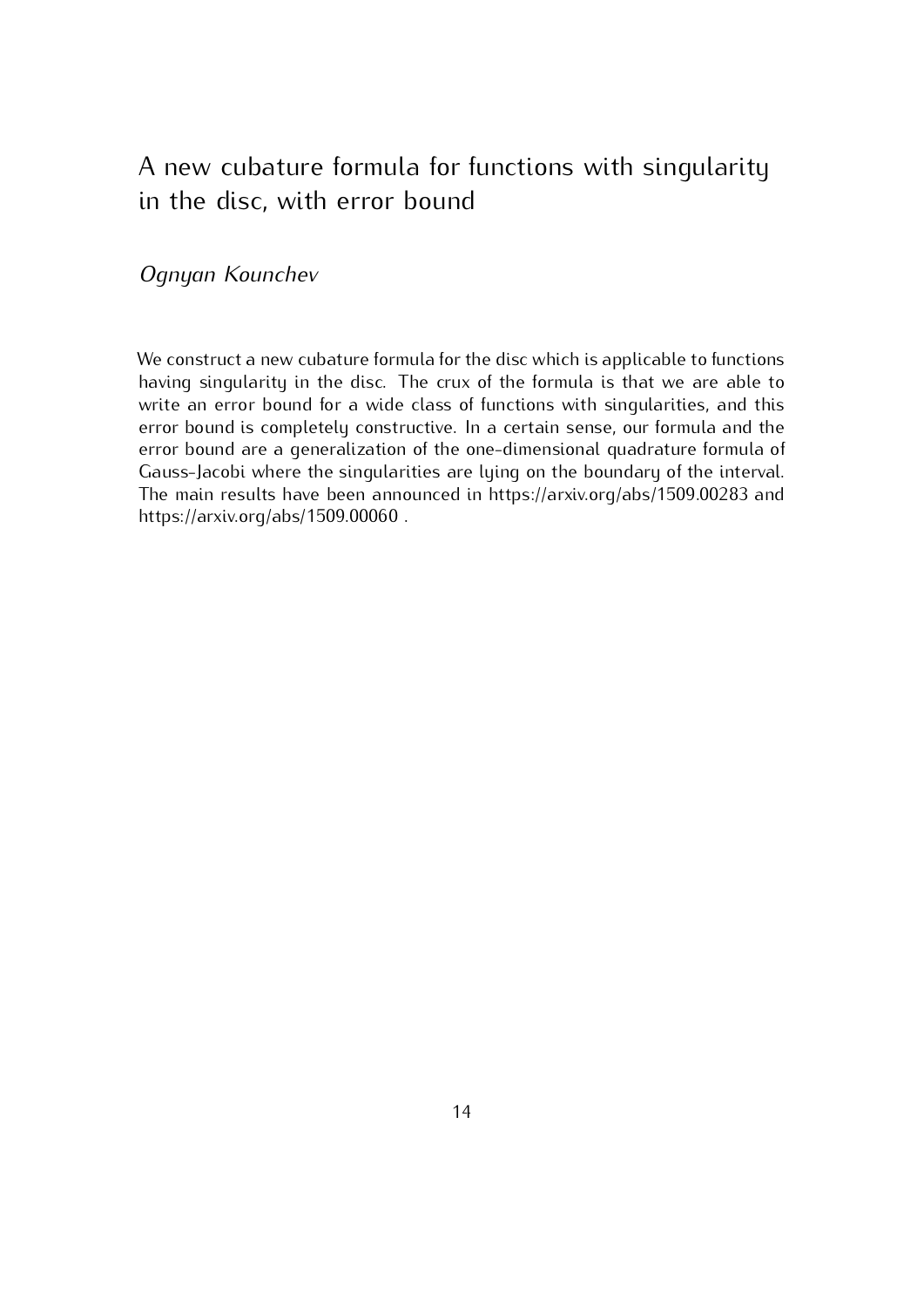# Attractors of sequences of function systems and the relation to non-stationary subdivision

### *David Levin*

Iterated Function Systems (IFSs) have been at the heart of fractal geometry almost from its origin, and several generalizations for the notion of IFS have been suggested. Subdivision schemes are widely used in computer graphics and attempts have been made to link limits generated by subdivision schemes to fractals generated by IFSs. With an eye towards establishing connection between non-stationary subdivision schemes and fractals, this talk introduces the notion of "trajectories of maps defined by function systems" which may be considered as a new generalization of the traditional IFS. The significance and the convergence properties of 'forward' and 'backward' trajectories is presented. Unlike the ordinary fractals which are self-similar at different scales, the at-Unificative the ordinary massime throm are self-similar at different scales, the attractors of these trajectories may have different structures at different scales.

This is a joint work with Nira Dyn, Tel Aviv University, and Puthan Veedu  $\sum$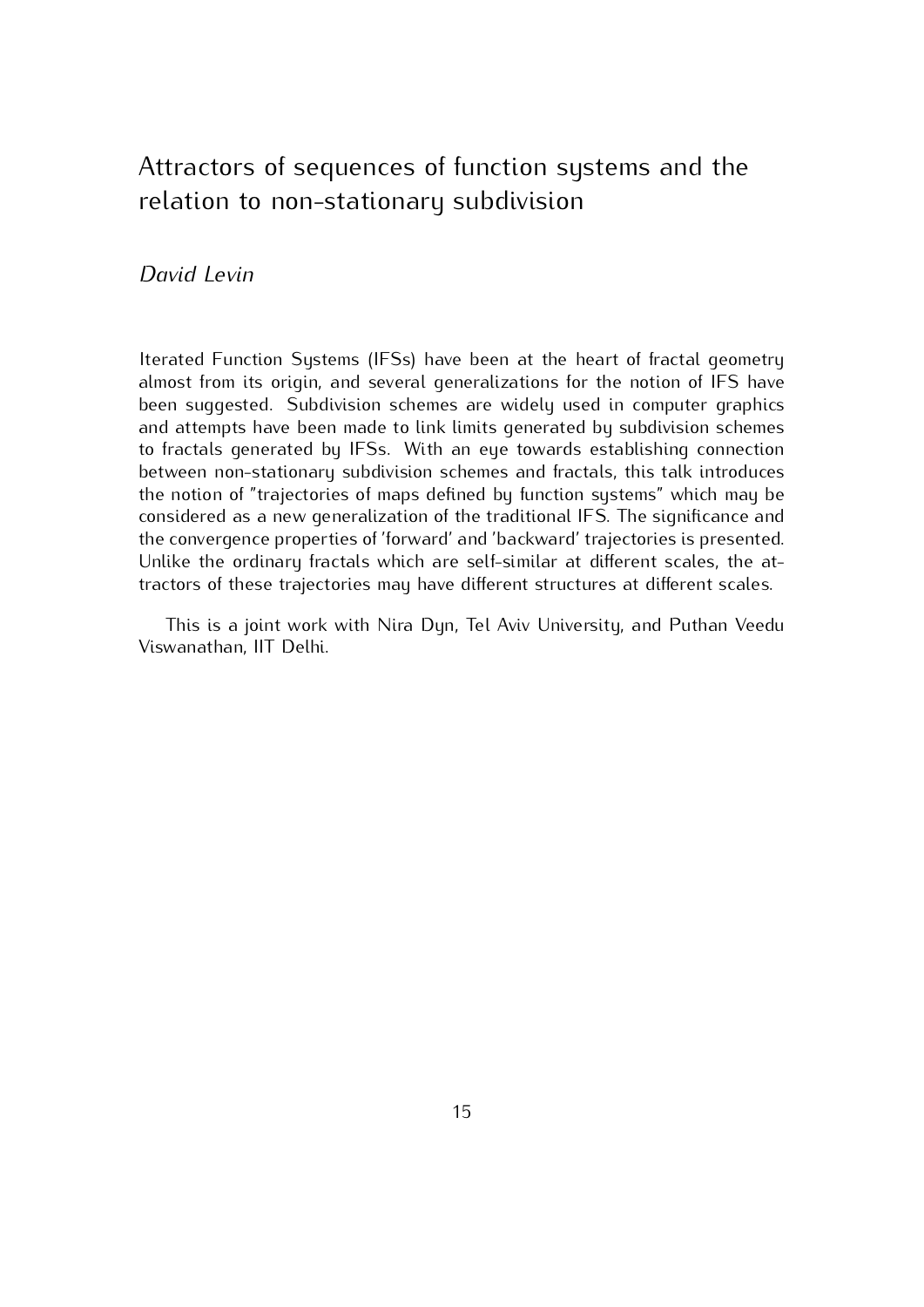## A weighted binary average of point-normal pairs in 2D and 3D with application to subdivision schemes

### *Evgeny Lipovetsky*

Subdivision is a well-known and established method for generating smooth curves/surfaces from discrete data by repeated refinements. The typical input for such a process is a mesh of vertices. In this talk we propose to refine 2D or 3D data consisting of vertices of a polygon and a normal at each vertex. We first present our core refinement procedure - the 2D circle average, which is a nonlinear weighted average of two points and their corresponding normals. We modify linear subdivision schemes refining points, to schemes refining pointnormal pairs, by replacing the weighted binary arithmetic means in a linear subdivision scheme, by circle averages with the same weights. We investigate the so modified Lane-Riesenfeld algorithm and the 4-point scheme. We show C1 smoothness of the limit curves in 2D for each of these modified schemes.

Next, a generalization of the circle average to 3D is presented and some experimental results are demonstrated in 3D.

experimental results are demonstrated in 3D. This is work is part of my research towards Ph.D under the supervision of Nira Dyn.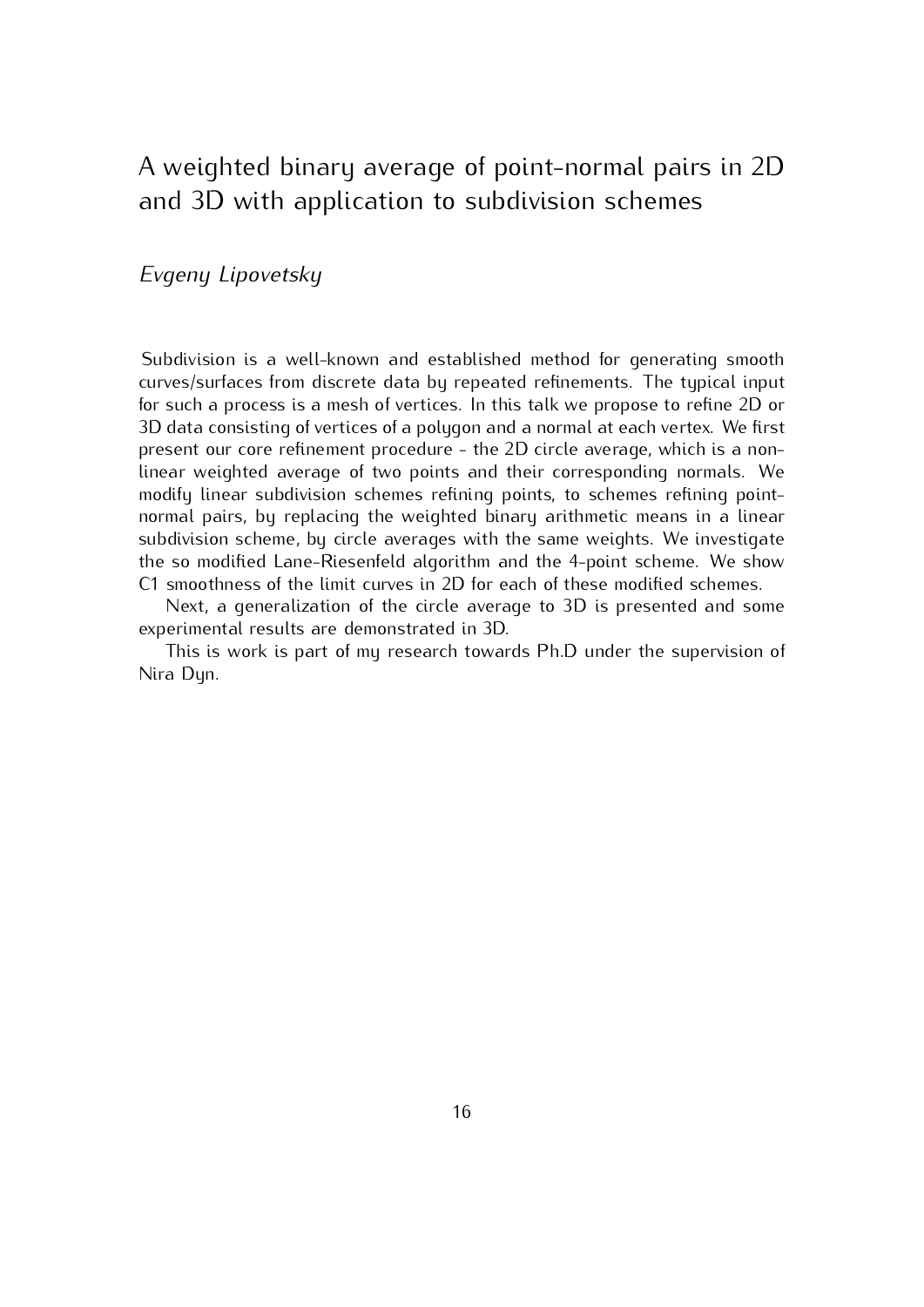# New non-linear stationary subdivision scheme with trigonometric functions reproduction

*Rosa Donat, Sergio L´opez-Ure˜na<sup>∗</sup>*

Reproduction of trigonometric functions is an interesting property for some appolynomials, which is a more general space, is a depth studied property  $[1,3]$ , and we can achieve it using linear non-stationary subdivision schemes.

and we can achieve it using uncarrier stationary subdivision. There is a unique four points linear and non-stationary subdivision scheme<br>reducing reproducing

$$
\mathcal{F}(\gamma) := \text{span}\{1, \exp(i\gamma t), \exp(-i\gamma t)\} = \text{span}\{1, \cos(\gamma t), \sin(\gamma t)\}, \qquad i = \sqrt{-1},
$$

for each *<sup>γ</sup>* value. However, we need to know *<sup>γ</sup>* to define such subdivision scheme. In this talk we show how to define a four-points non-linear and stationary sub-<br>division scheme reproducing *F*(*γ*) which does not depend of *γ*. Consequently, this non-linear subdivision scheme reproduces  $\mathcal{F}(\gamma)$  for several  $\gamma$  values.<br>Moreover, we can proof that it is convergent, monotonicity preserving and,

Individually the can proof that it is convergent, monotonicity preserving and,<br>in monotone zones, it has forth order of approximation *after-one-step*. Using<br>the *proximity* theory [2.4] we can also proof its stability smo the *proximity* theory [2,4], we can also proof its stability, smoothness and the approximation order.

**Acknowledgments.** Supported by the research project MTM2014-54388 (Ministry of Economy and Competitivity, MINECO, Spain) and the FPU14/02216 grant (Ministry of Education and Culture and Sports, MECD, Spain).

#### **References**

[1] Costanza Conti and Lucia Romani. Algebraic conditions on non-stationary subdivision symbols for exponential polynomial reproduction. *J. Comput. Appl. Math.*, 236(4):543–556, September 2011.<br>[2] Tom Duchamp, Gang Xie, and Thomas Yu. A necessary and sufficient prox-

imity condition for smoothness equivalence of nonlinear subdivision schemes. imity condition for smoothness equivalence of nonlinear subdivision schemes. *Foundations of Computational Mathematics*, 16(5):1069–1114, 2016.

[3] Nira Dyn, David Levin, and Ariel Luzzatto. Exponentials reproducing sub-division schemes. *Foundations of Computational Mathematics*, 3(2):187–206, 2003.<br>[4] Philipp Grohs. Stability of manifold-valued subdivision schemes and multi-

[4] Philipp Grohs. Stability of manifold-valued subdivision schemes and multi-scale transformations. *Constructive Approximation*, 32(3):569–596, 2010.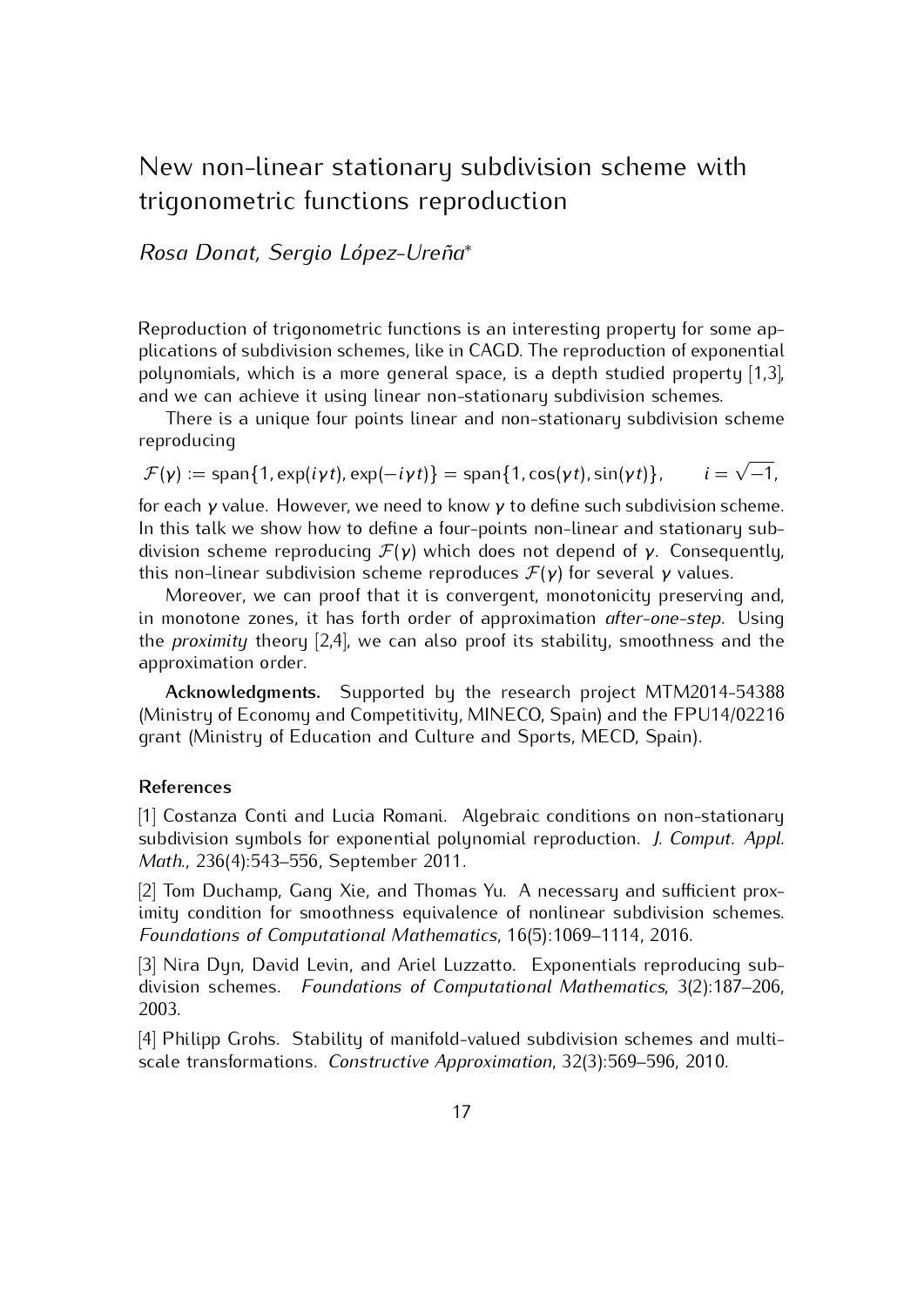### $G<sup>2</sup>$ -continuity and patches on surface transitions

#### *Florian Lorenz*

The talk will address the  $C^n/G^n$ systems. By means of least squares it is possible to develop stable algorithms to evaluate the continuity quantitatively even at almost singular points. Moreover, evaluate the continuity quantitatively even at almost singular points. Moreover,<br>an algorithm will be presented to join two surface patches with *G*<sup>2</sup>-continuity -continuity by using appropriate shape-parameters and minimizing an energy functional of the form  $\sim$ 

$$
\iint_{[F_u][F_v]} F_{uu}(u,v)^2_2 + 2F_{uv}(u,v)^2_2 + F_{vv}(u,v)^2_2 dvdu.
$$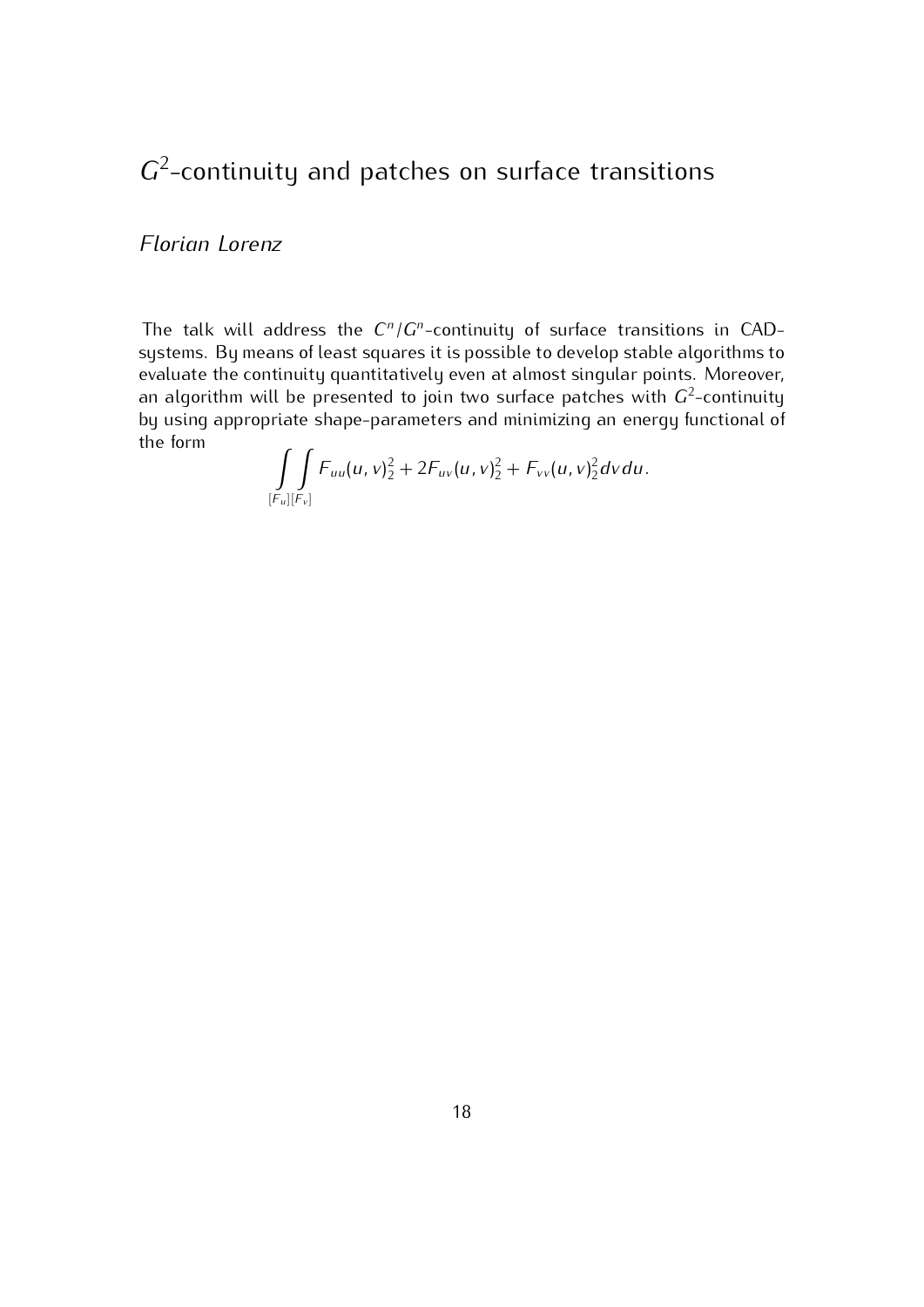# Scattered data approximation on submanifolds: (combined) ambient approaches

### *Lars-Benjamin Maier*

The talk will cover novel approaches to certain problems of approximation theory on submanifolds both with and without boundary. An emphasis will be set on certain aspects of scattered data approximation in various forms and on functional minimization techniques in ambient and intrinsic settings.

We will present convergence behaviour and practical results for sparse, dense, locally sparse and clustered scattered data approximation problems, including techniques for filling holes in data and approaches for local refinement. We will especially provide enhanced results on optimal convergence of the Ambient will especially provide enhanced results on optimal convergence of the Ambient B-Spline-Method (ABM), thereby verifying an open conjecture on that question.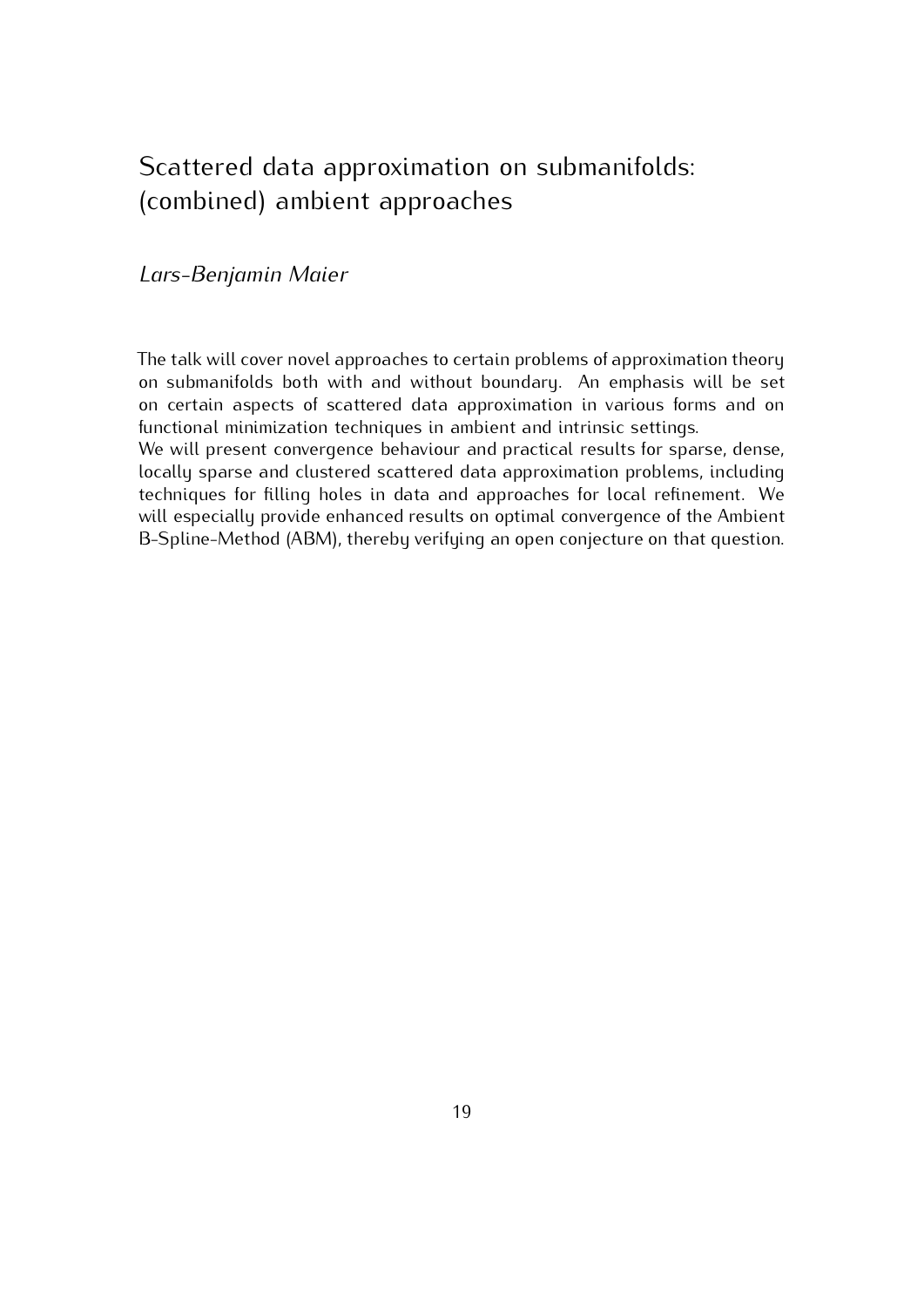## Self-referentiality, fractels, and applications

## *Peter Massopust*

We introduce the concept of self-referentiality and fractels for functions and dis-<br>cuss their analytic and algebraic properties. We also consider the representation of polynomials and analytic functions using fractels, and the consequences tion of polynomials and analytic functions using fractels, and the consequences of these representations in numerical analysis.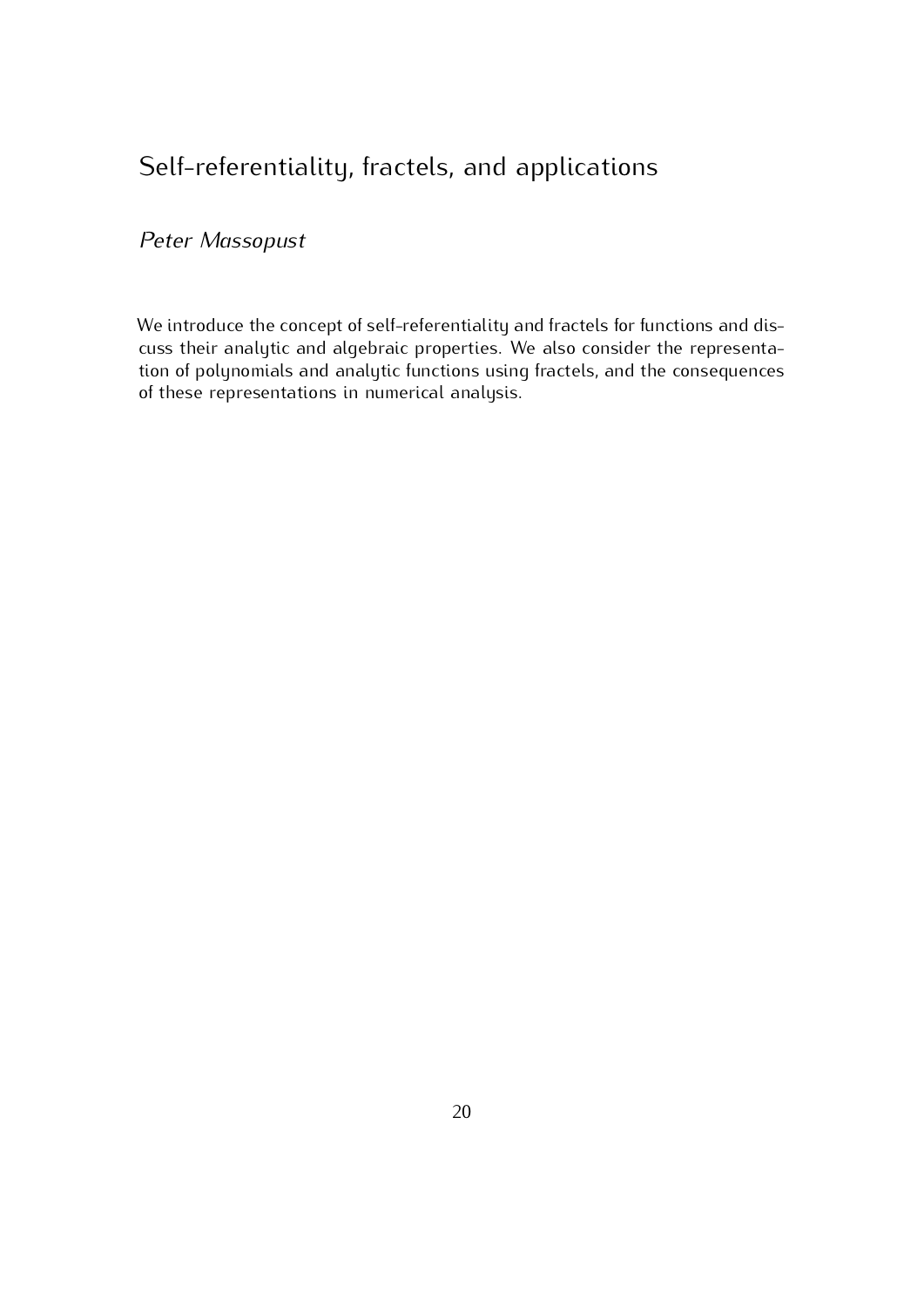## Joint spectral radius and multiple subdivision

### *Thomas Mejstrik*

Multivariate multiple subdivision schemes were introduced and analysed in [3]<br>with applications discussed in [2]. Multiple Subdivision is a generalization of non-stationary subdivision with finitely many masks of bounded support and varying dilations. In this talk, we unify the convergence analysis from [3] with the convergence analysis from  $[1]$ . In particular we show the JSR-approach is applicable in the concept of multiple subdivision and that the characterization applicable in the concept of mattiple subdivision and that the characterization of convergence from Sauer are useful for the characterization of convergence in the non-stationary setting.

#### **References**

[1] Maria Charina, Costanza Conti, Nicola Guglielmi, and Vladimir Protasov. Regularity of non- stationary subdivision: a matrix approach. *Numerische Mathematik*,1–40, 2016.

[2] Mariantonia Cotronei, Daniele Ghisi, Milvia Rossini, and Tomas Sauer. An anisotropic directional subdivision and multiresolution scheme. *Advances in Computational Mathematics*, 41(3):709–726, 2015.

[3] Tomas Sauer. *Curves and Surfaces: 7th International Conference, Avignon, France, June 24 - 30, 2010, Revised Selected Papers*, chapter Multiple Subdivision Schemes, 612–628. Springer, Berlin, Heidelberg, 2012.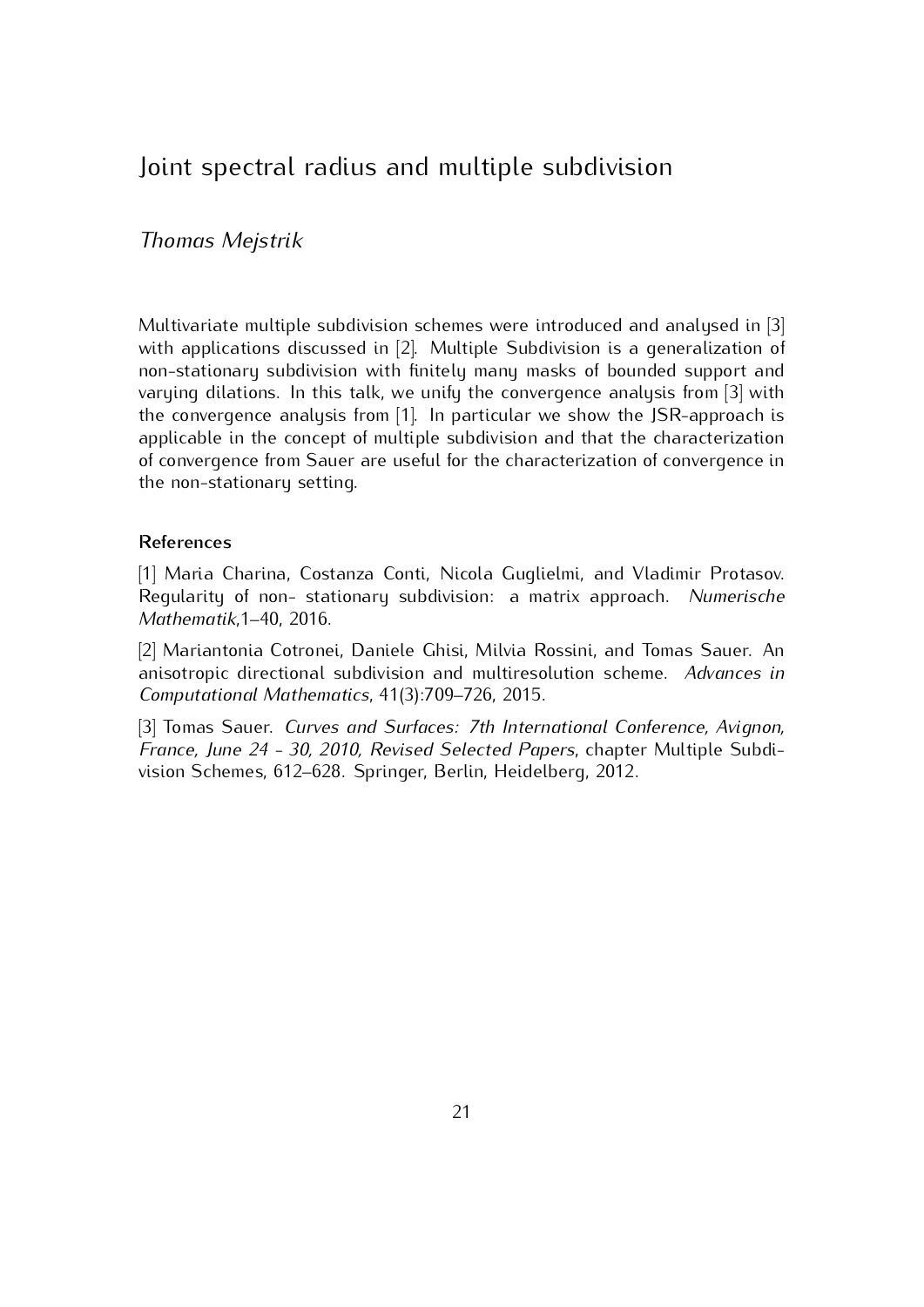# A Smoothing Procedure for Hermite Subdivision Schemes

### *Caroline Moosm¨uller*

In this talk we study the regularity of curves generated by Hermite subdivision<br>schemes. In particular, we are interested in increasing this regularity. In scalar subdivision, it is well known that a scheme which produces  $C^{\ell}$  limit curves can be transformed to a new scheme producing  $C^{l+1}$  limit curves by multiply-<br>ing the scheme's sumbol with the smoothing factor  $z^{+1}$ . We present a similar ing the scheme's symbol with the *smoothing factor*  $\frac{z+1}{2}$ . We present a similar 2 . We present a similar lem algebraically by manipulating the symbol of a given scheme. The algorithm presented in this talk allows to construct Hermite subdivision schemes of arbipresented in this talk allows to construct Hermite subdivision schemes of arbi-<br>trariful bigh regularity from Hermite schemes whese Tayler scheme is at least trarily high regularity from Hermite schemes whose Taylor scheme is at least  $C^0$ .

This talk is based on a joint work with Nira Dyn.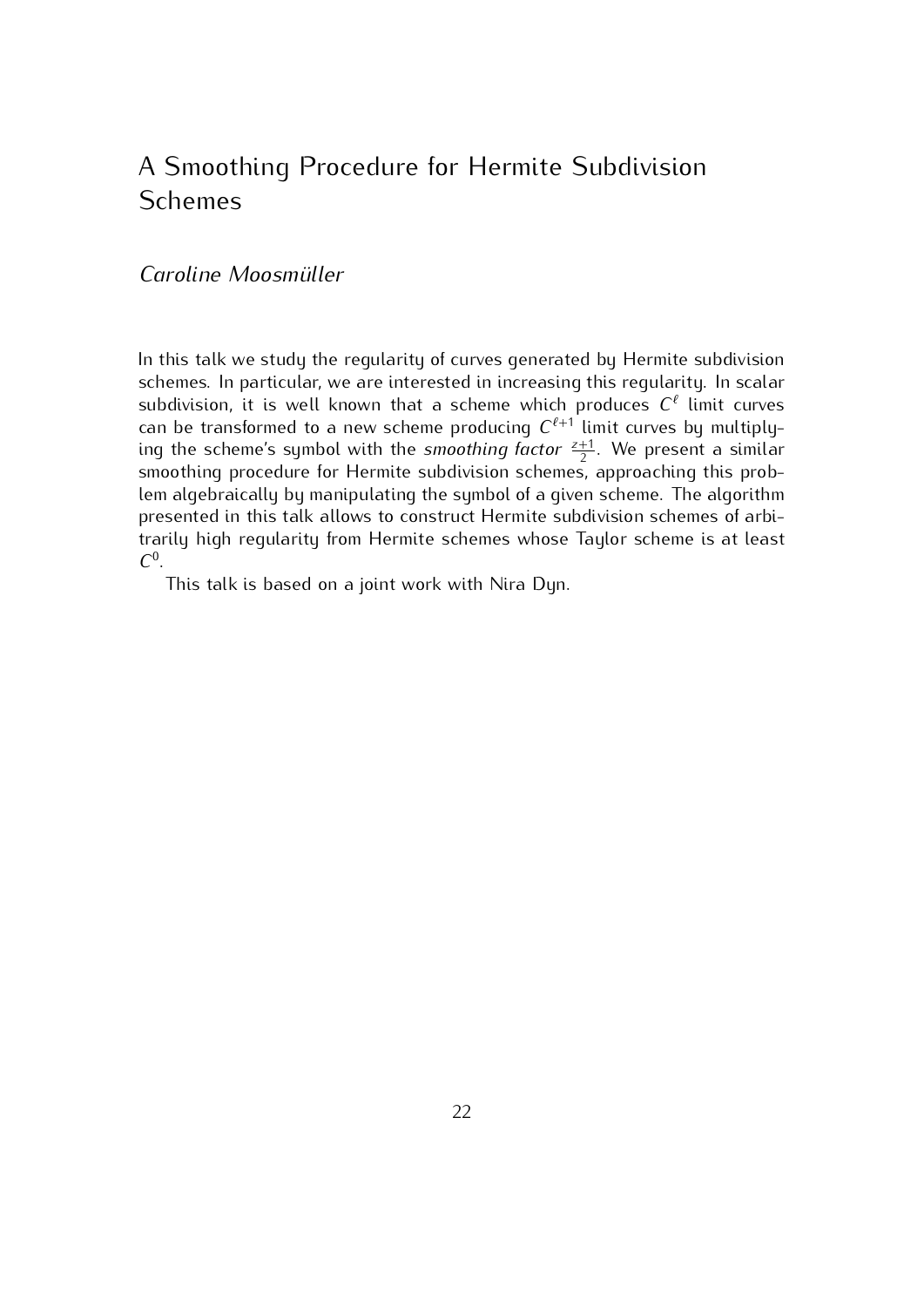## A class of non-stationary biorthogonal wavelet filters

*Vittoria Bruni, Mariantonia Cotronei, Francesca Pitolli<sup>∗</sup>*

We analyze the properties of a family of non-stationary biorthogonal wavelet systems and investigate their use in signal and image processing methods. Particular attention is devoted to their ability in compacting image information (image sparsification). In fact, the good trade-off between number of vanishing moments and support length of the involved filters emphasizes the persistency property of the wavelet coefficients along scales allowing a better detection of sinqularity points in piecewise reqular signals. The performance of such non-stationary filters in classical image processing problems, e.g. image comnon-stationary mere in classical image processing problems, e.g. image com-<br>processo or odgo localization is illustrated pression or edge localization, is illustrated.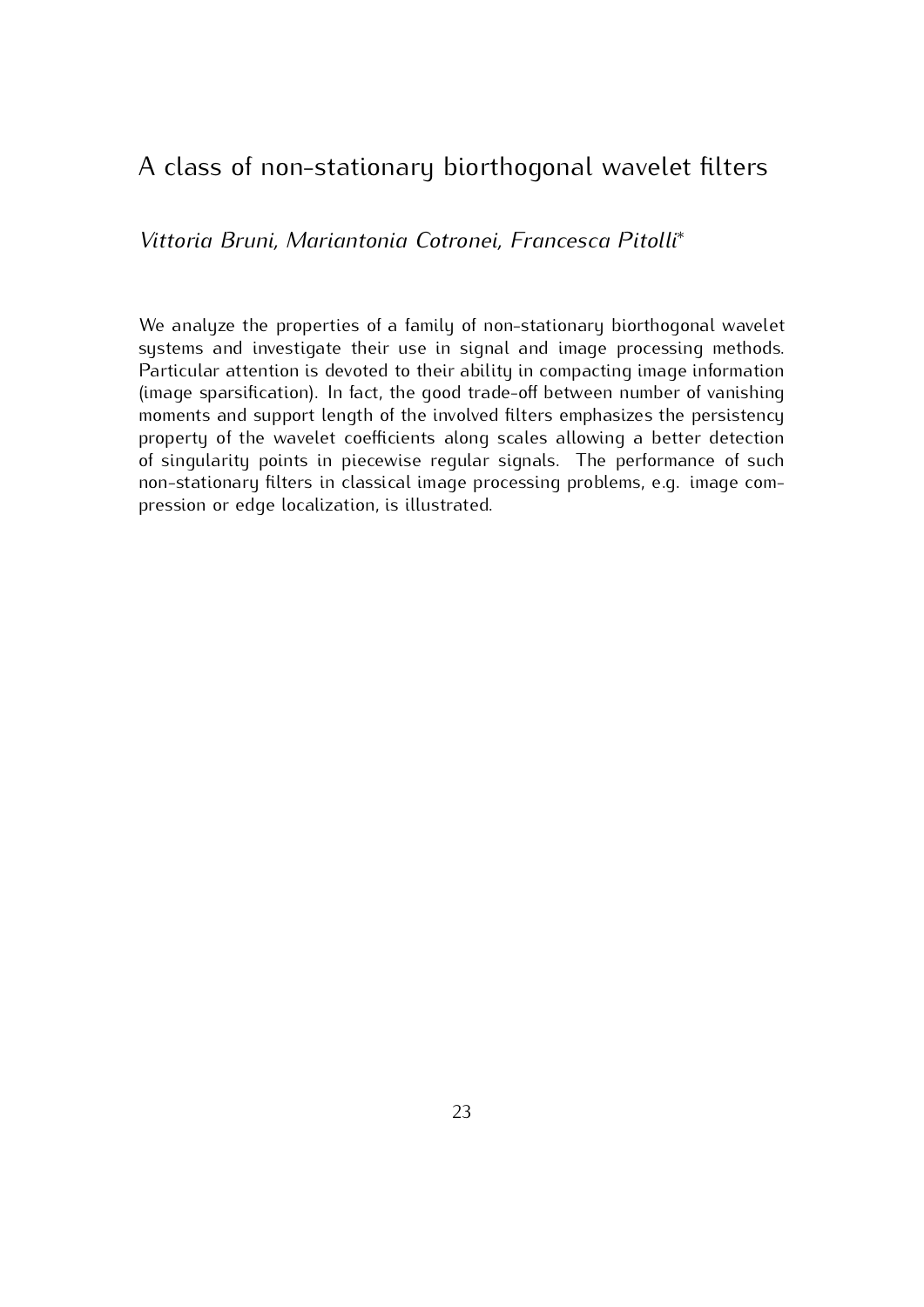# Automatic differentiation with Matlab

*Ulrich Reif*

Automatic differentiation is a technique to compute derivatives of functions by means of operator overloading. Unlike finite differences, it is exact up to roundoff errors, and unlike symbolic differentiation, is is able to differentiate the outcome of algorithms, almost independent of their complexity. We present an implementation of automatic differentiation under Matlab and discuss some of its features and limitations.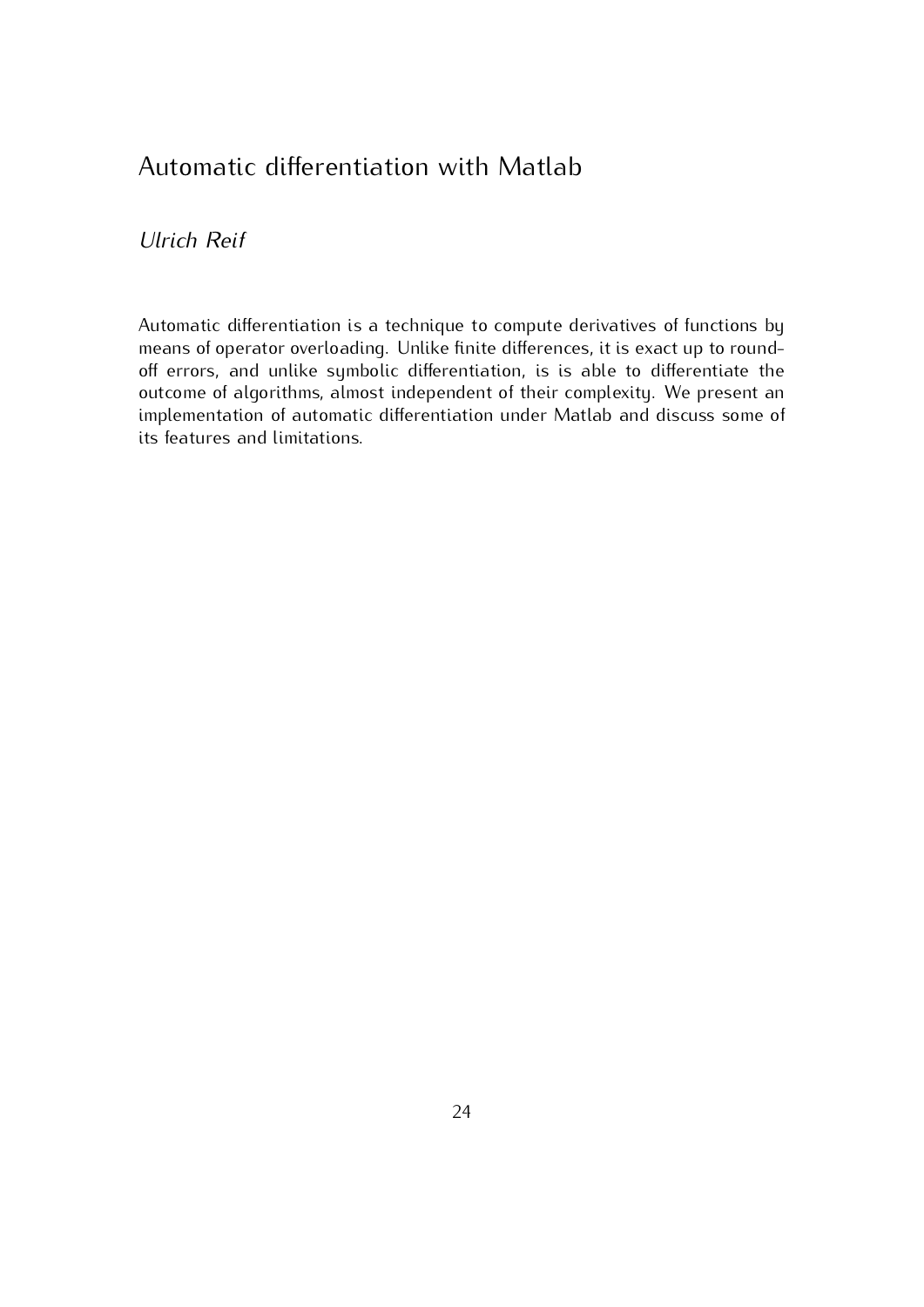## $G<sup>1</sup>$ -continuity of non-stationary subdivision schemes -continuity of non-stationary subdivision schemes at the limit points of extraordinary vertices and faces

### *Lucia Romani*

In this talk we generalize the theoretical results published in [1].<br>Specifically, we provide a general criterion to establish convergence and *G*<sup>1</sup> continuity of a bivariate non-stationary subdivision scheme when the initial polygonal mesh contains extraordinary vertices and/or extraordinary faces. This work is in collaboration with Costanza Conti (University of Florence), Marco This work is in collaboration with Costanza Conti (University of Florence), Marco<br>Departelli and Paela Nevara (University of Insuriria Ceme) Donatelli and Paola Novara (University of Insubria, Como).

#### **References**

[1] M.K. Jena, P. Shunmugaraj, P.C. Das, A non-stationary subdivision scheme for generalizing trigonometric spline surfaces to arbitrary meshes, Computer Aided generalizing trigonometric spline surfaces to arbitrary meshes, Computer Aided  $G = \frac{1}{2}$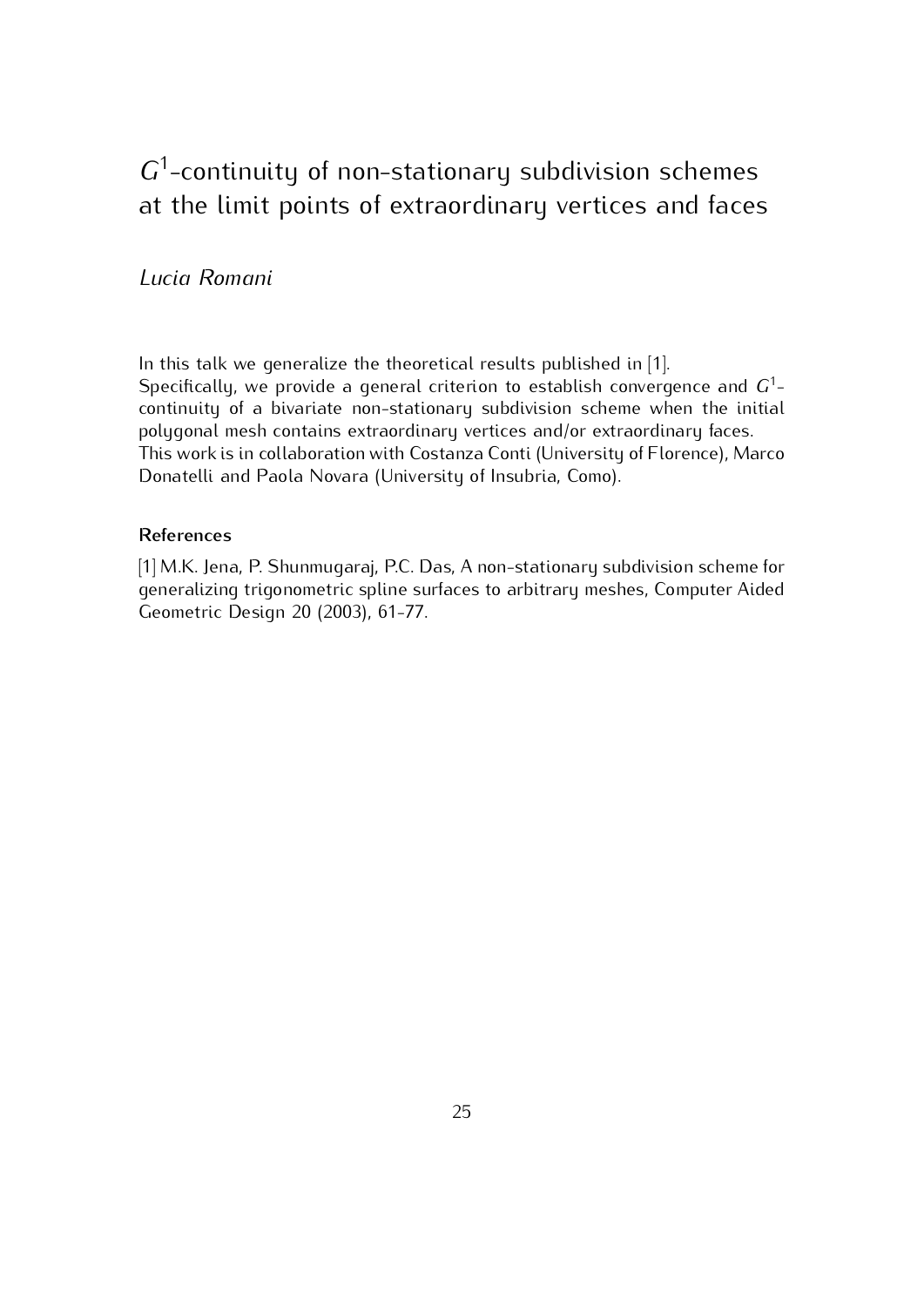# Optimal spline spaces of higher degree for *<sup>L</sup>* <sup>2</sup> *<sup>n</sup>*-widths

*Michael S. Floater, Espen Sande<sup>∗</sup>*

 $B$  and  $B$  on previous work by Melkman and Micchelli, we will discuss how<br>one can derive optimal subspaces for Kolmogorov *n*-widths in the  $L^2$  norm with respect to sets of functions defined by kernels. This enables us to prove the existence of optimal spline subspaces of arbitrarily high degree for certain classes of functions in Sobolev spaces of importance in finite element methods. We of functions in Sobolev spaces of importance in finite element methods. We construct these spline spaces explicitly in special cases.

#### **References**

[1] A. A. Melkman and C. A. Micchelli, Spline spaces are optimal for *<sup>L</sup>* <sup>2</sup> *<sup>n</sup>*-width, Illinois J. Math. 22 (1978), 541-564.<br>[2] Michael S. Floater, Espen Sande, Optimal spline spaces of higher degree for

[2] Michael S. Floater, Espen Sande, Optimal spline spaces of higher degree for *L* <sup>2</sup> *<sup>n</sup>*-widths, Journal of Approximation Theory 216 (2017), 1-15.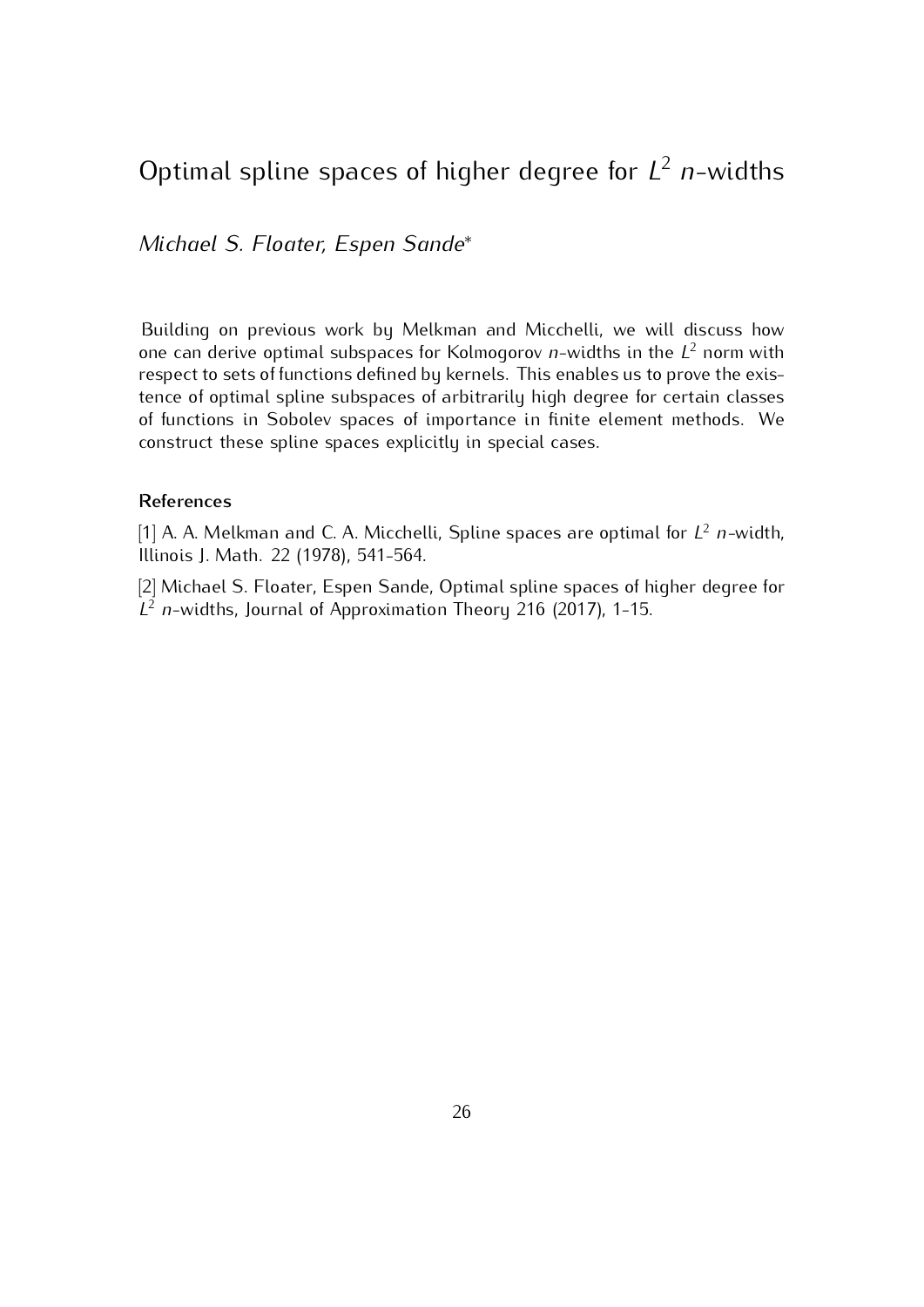## A tale of couples and other syzygies

### *Tomas Sauer*

In contrast to the univariate case, finding point configurations in <sup>R</sup> *s* for unique interpolation by polynomials of total degree at most *n* is becoming<br>nontrivial for  $s > 2$ , being not a matter of counting any more, but a geometric nontrivial for  $s \geq 2$ , being not a matter of counting any more, but a geometric issue, cf. [5]. Early on people developed methods to construct such "correct" sets, the two most well-known one based on intersections of lines are due to Radon–Berzolari  $[1]$  as well–as the *geometric characterization*  $GC_n$  of degree *<sup>n</sup>* due to Chung and Yao [2]. In 1982 [4] Gasca and Maeztu conjectured that all bivariate point sets satisfying the  $GC_n$  condition are in fact the outcome of the Radon–Berzolari construction. So far, this conjecture has been proved by mainly combinatoric arguments up to degree  $n = 5$ , [6]. Recently, Hall School:  $\frac{13!}{2!}$  pointed out an approach based on substantial algebraic geometry in Schenck [3] pointed out an approach based on substantial algebraic geometry, in to properties of a certain matrix of suzugies.

This talk, based on joint work with Jesus Carnicer (Zaragoza) surveys the concepts and gives an elementary approach to the syzygy matrix and its meanconcepts and gives an elementary approach to the syzygy matrix and its mean-ing for the existence of so-called *maximal lines*.

#### **References**

[1] L. Berzolari, *Sulla determinazione di una curva o di una superficie algebrica e su algune questioni di postulazione*, Lomb. Ist. Rend. **<sup>47</sup>** (1914), 556–564.

[2] K. C. Chung and T. H. Yao, *On lattices admitting unique Lagrange interpolation*, SIAM J. Num. Anal. **<sup>14</sup>** (1977), 735–743.

[3] N. Fieldsteel and H. Schenck, *Polynomial interpolation in higher dimension: From simplicial complexes to GC sets*, (2016), Preprint.

[4] M. Gasca and J. I. Maeztu, *On Lagrange and Hermite interpolation in* <sup>R</sup> *k* , Numer. Math. **<sup>39</sup>** (1982), 1–14.

[5] M. Gasca and T. Sauer, *Polynomial interpolation in several variables*, Advances Comput. Math. **<sup>12</sup>** (2000), 377–410.

[6] H. Hakopian, K. Jetter, and G. Zimmermann, *The Gasca-Maeztu conjecture for <sup>n</sup>* = 5, Numer. Math. **<sup>127</sup>** (2014), 685–713.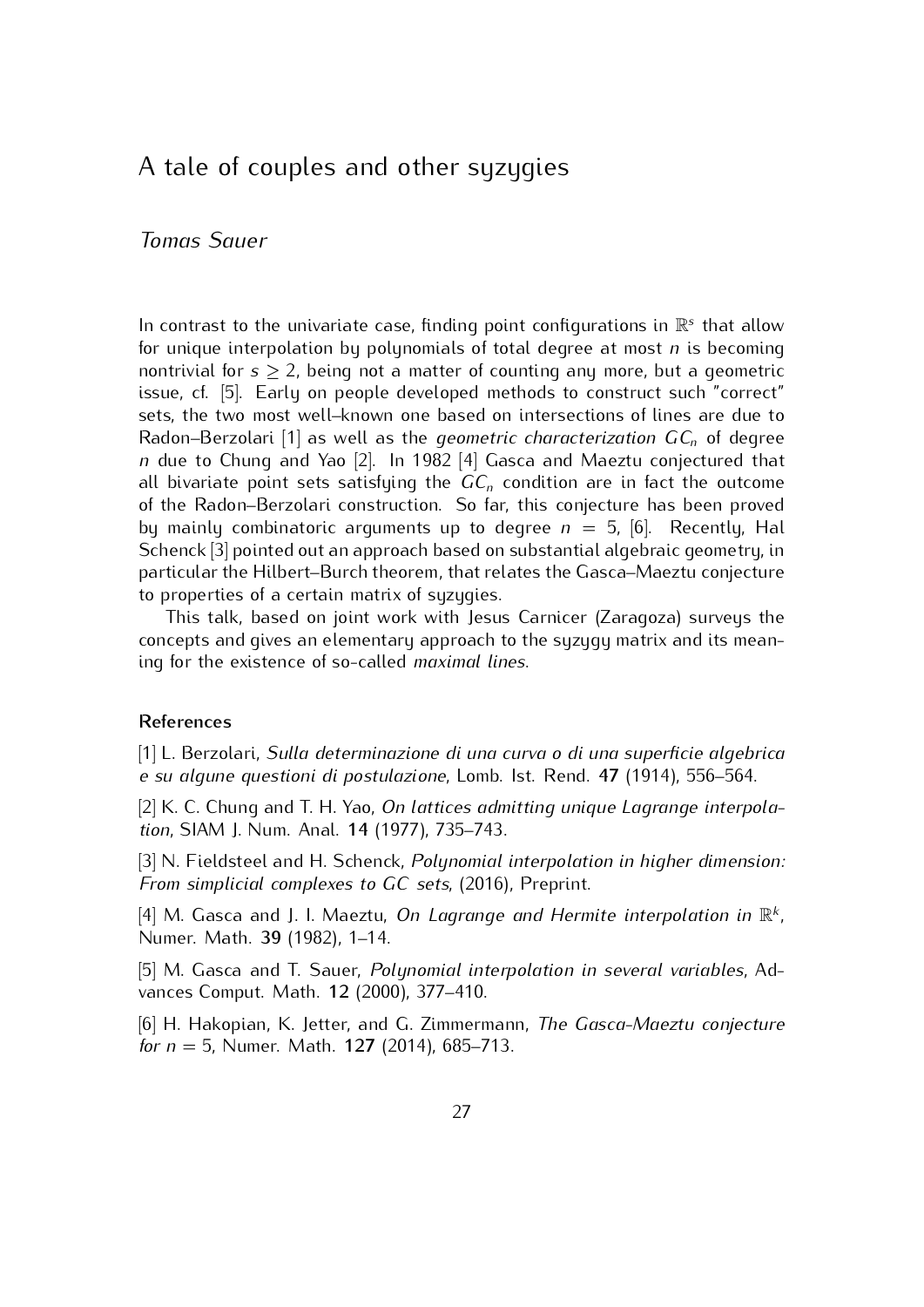## Automatic spline fitting of planar carritmear profiles in digital images using the Hough transform

### *Daniela Schenone*

The Hough transform is a well-established technique used in image analysis and One of the drawbacks of this technique is the need to identify a potentially approximating family of curves before the recognition algorithm can start.

The goal of this talk is thus to develop an innovative procedure for the automated recognition of both closed and open curvilinear profiles in 2D digital images, without knowing neither a family of predefined curves nor a predefined  $\frac{1}{2}$  family controlling neither a family of predefined curves nor a predefined<br>look-up table of a prototypal shape. Our method provides a  $G^1$  continuous spline curve -eventually containing  $C^0$  junctions where cusps occur- which approximates the sought profile. Mercover, as in the sase of the standard Hought proximates the sought profile. Moreover, as in the case of the standard Hough proximates the sought profile. Moreover, as in the case of the standard Hought transform, the developed method retains robustness with respect to background

This work is in collaboration with Costanza Conti (University of Florence) This work is in collaboration with Cooldinual Conti (Chineselly of Florence)<br>Hugia Pomani (Hniversity of Milano Bicocca, Italy) and Lucia Romani (University of Milano-Bicocca, Italy).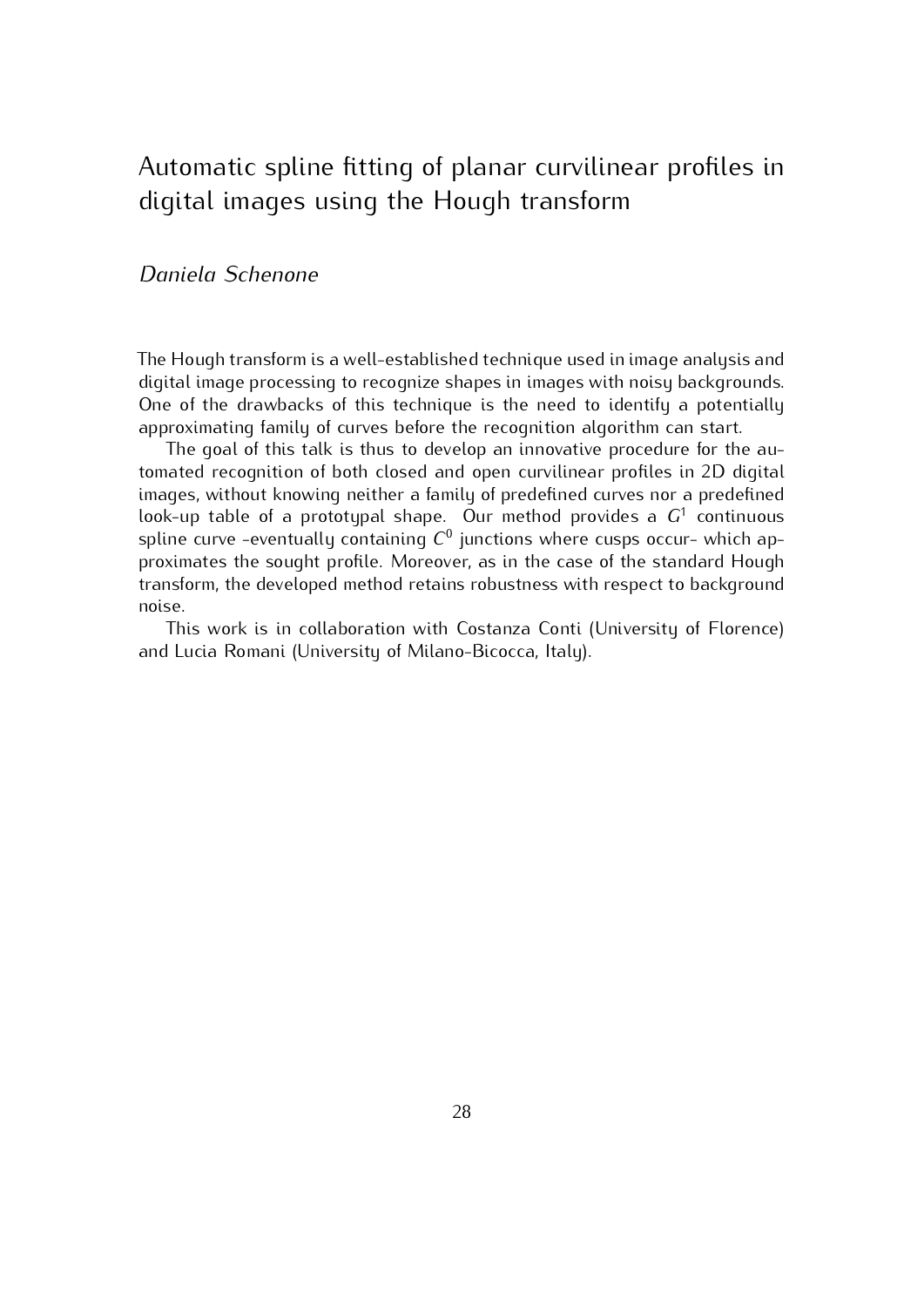## Multivariate pseudo-splines and multigrid

### *Valentina Turati*

In this talk we introduce a new family of multivariate pseudo-splines with anisotropic dilation. We analyze their generation/reproduction properties and convergence. We explain the connection between anisotropic subdivision and convergence. We explain the connection between anisotropic subdivision and multigrid and apply our results for numerical solution of anisotropic Laplacian.

This work is in collaboration with Maria Charina (Chirology of Nome<sub>l</sub>), Marco Donatelli (University of Insubria - Como) and Lucia Romani (University of Milano-Bicocca).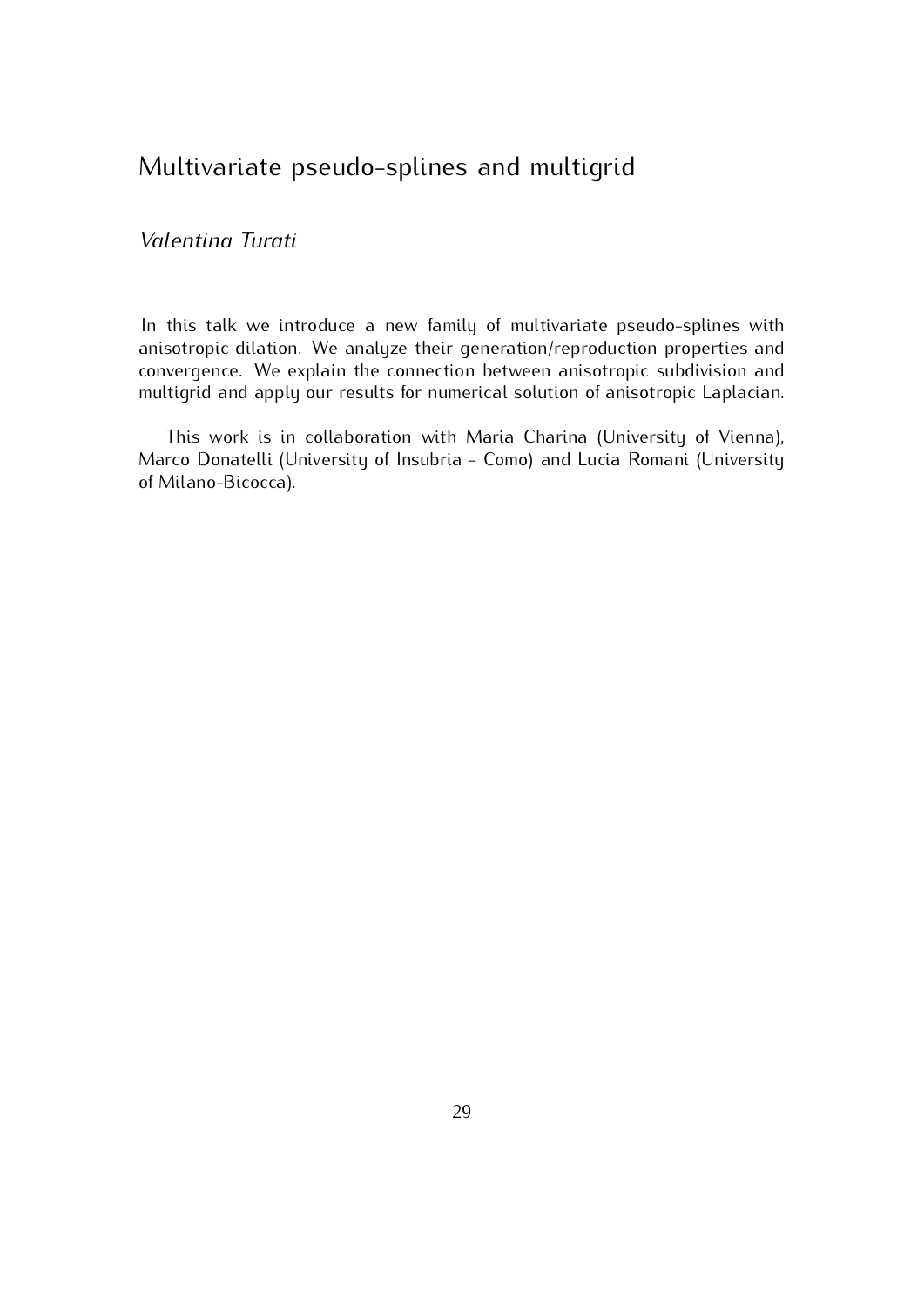## Semi-regular wavelet tight frames: a fail of the UEP

#### *Alberto Viscardi*

Ron and Shen's *unitary extension principle* (UEP [4] [3]) is a well known tool based on factorization of trigonometric polynomials. In  $[1]$  and  $[2]$ , Chui, He and Stöckler developed a generalization of UEP for the non-shift-invariant setting that recasts the problem into a symmetric factorization of  $S - PSP^T$ , where  $P$  is a refinement matrix and  $S$  is an approximation of the inverse Cramian of *P* is a refinement matrix and *S* is an approximation of the inverse Gramian of the family of *P* refinable functions. For the *B* spline case *S*  $PSP<sup>T</sup>$  is positive the family of *P*-refinable functions. For the B-spline case  $S - PSP^T$  is positive semi-definite and always leads to a wavelet tight frame with one vanishing moment. In this talk I will focus on semi-regular subdivisions defined on the knot partition  $-h_1\mathbb{N} \cup \{0\} \cup h_2\mathbb{N}$  with  $h_1, h_2 \geq 0$ . If we consider the first order<br>approximation of the inverse Gramian we get  $S - I$  which corresponds to the approximation of the inverse Gramian we get  $S = I$ , which corresponds to the standard UEP. However, there exist subdivision schemes for which *<sup>I</sup> <sup>−</sup> PP<sup>T</sup>* is indefinite and, thus, the UEP construction fails.

#### **References**

11<sub>1</sub> Charles K. Chai, Wenjie He, and Joachim Stechter. Nonstationary tight<br>wavelet frames. I. Bounded intervals. *Appl. Comput. Harmon. Anal.*, 17(2):141– 197, 2004.<br>[2] Charles K. Chui, Wenjie He, and Joachim Stöckler. Nonstationary tight

<sub>[2]</sub> Charles K. Chai, Wenjie He, and Joachim Steemen Themeditionary tight<br>wavelet frames. II. Unbounded intervals. *Appl. Comput. Harmon. Anal.*, 18(1):25–66, 2005.

[3] Amos Ron and Zuowei Shen. Affine systems in  $L_2(\mathbf{R}^d)$ . II. Dual systems. *J.*<br>Fourier Angl. Appl. 3(5):617, 637, 1007. Dodicated to the memory of Pichard L *Fourier Anal. Appl.*, 3(5):617–637, 1997. Dedicated to the memory of Richard J.  $5$  corrects.

[4] Amos Ron and Zuowei Shen. Affine systems in  $L_2(\mathbf{R}^d)$ <br>analysis operator, *L. Eunet, Angl. 148(2):4*08, 447, 1997 ): the analysis of the analysis operator. *J. Funct. Anal.*, 148(2):408–447, 1997.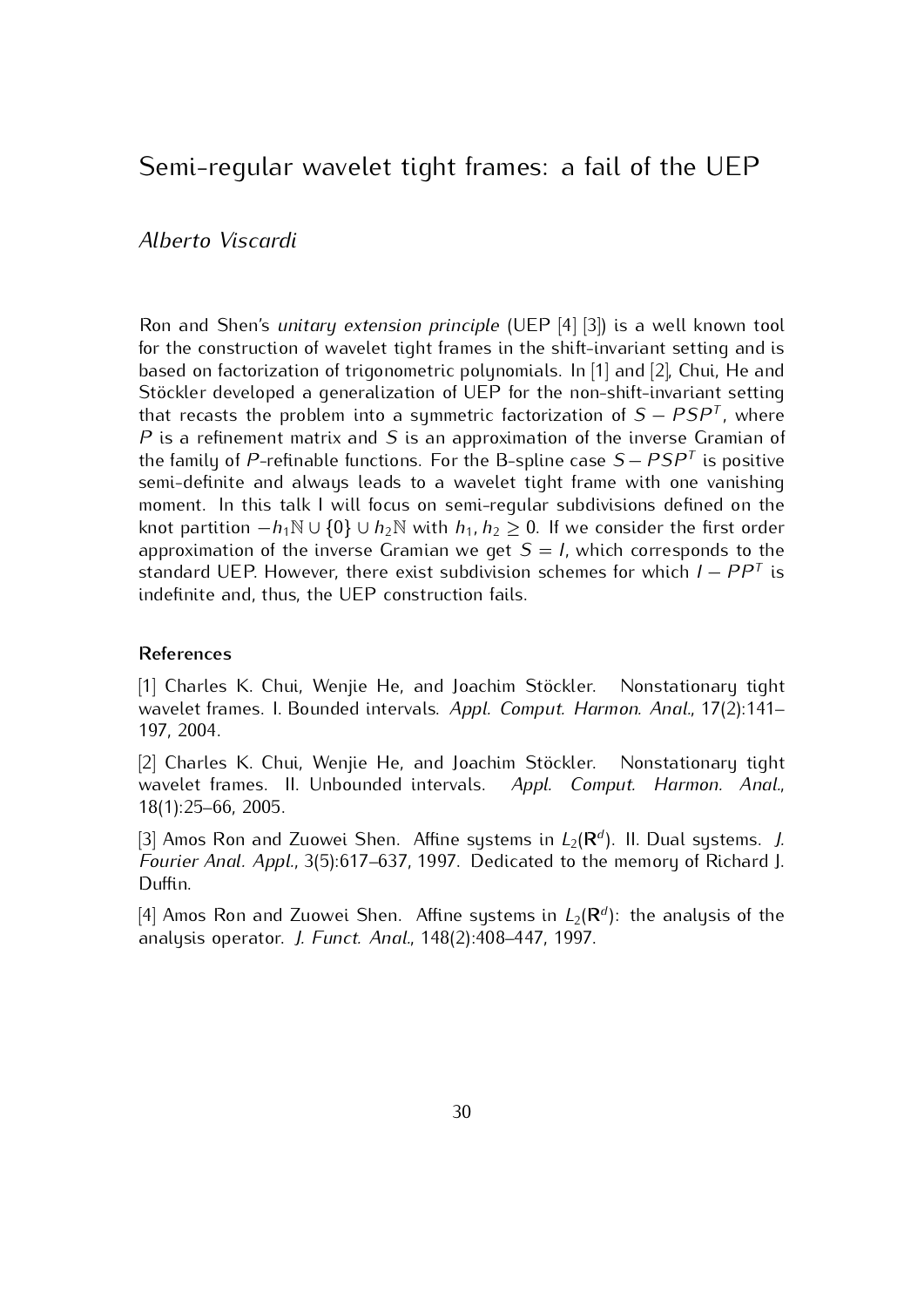# Geometric conditions for carrattere continuity of interpolatory planar subdivision curves

### *Kai Hormann, Elena Volont`e<sup>∗</sup>*

Subdivision schemes are an iterative process for generating curves, that are smooth up to pixel accuracy. The most common subdivision schemes used in computer graphics are linear schemes where at each iteration the new points are a linear combination of the points from the previous step. Linear schemes are well investigated because linearity allows to study easily the convergence and smoothness of the limit curve. Differently, in this presentation we concentrate on non-linear schemes, where new points are computed via geometric construction. Such schemes generate limit curves that take into account the geometry of the starting control polygon. To study convergence and smoothness in this case we substitute analytic continuity  $C^n$  with geometric continuity  $G^n$ , which means we concider tangents instead of first derivatives and survature instead of second consider tangents instead of first derivatives and curvature instead of second derivatives. In this talk we present sufficient conditions, which quarantee that derivatives. In this talk we present sufficient conditions, which guarantee that a generic interpolatory non-linear subdivision scheme converges and gives *<sup>G</sup>*<sup>2</sup> continuous limit curves.